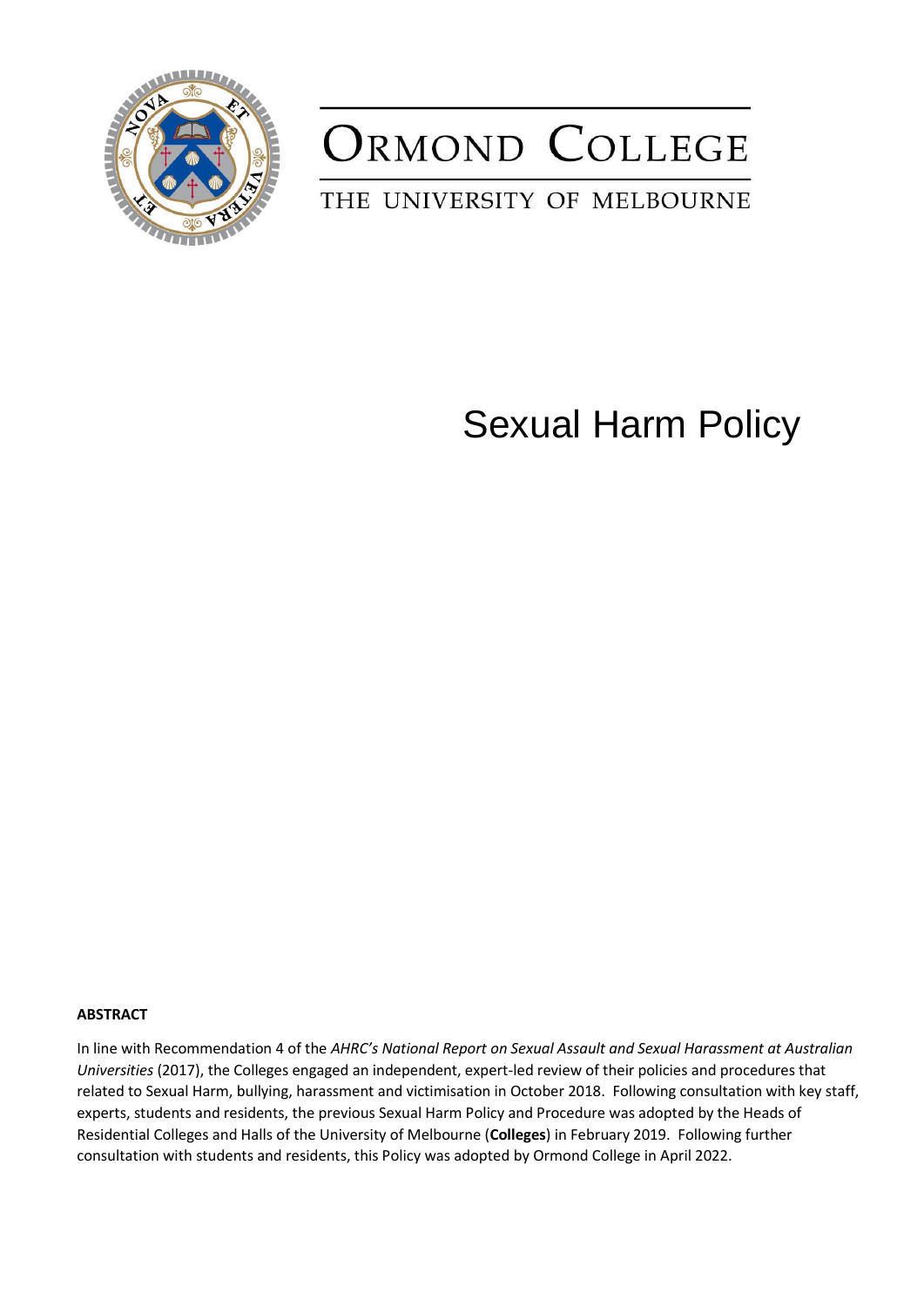## **TABLE OF CONTENTS**

| $\mathbf{1}$ . |  |
|----------------|--|
| 2.             |  |
| 3.             |  |
| 4.             |  |
| 5.             |  |
| 6.             |  |
| 7.             |  |
| 8.             |  |
| 9.             |  |
| 10.            |  |
| 11.            |  |
| 12.            |  |
| 13.            |  |
| 14.            |  |
| 15.            |  |
| 16.            |  |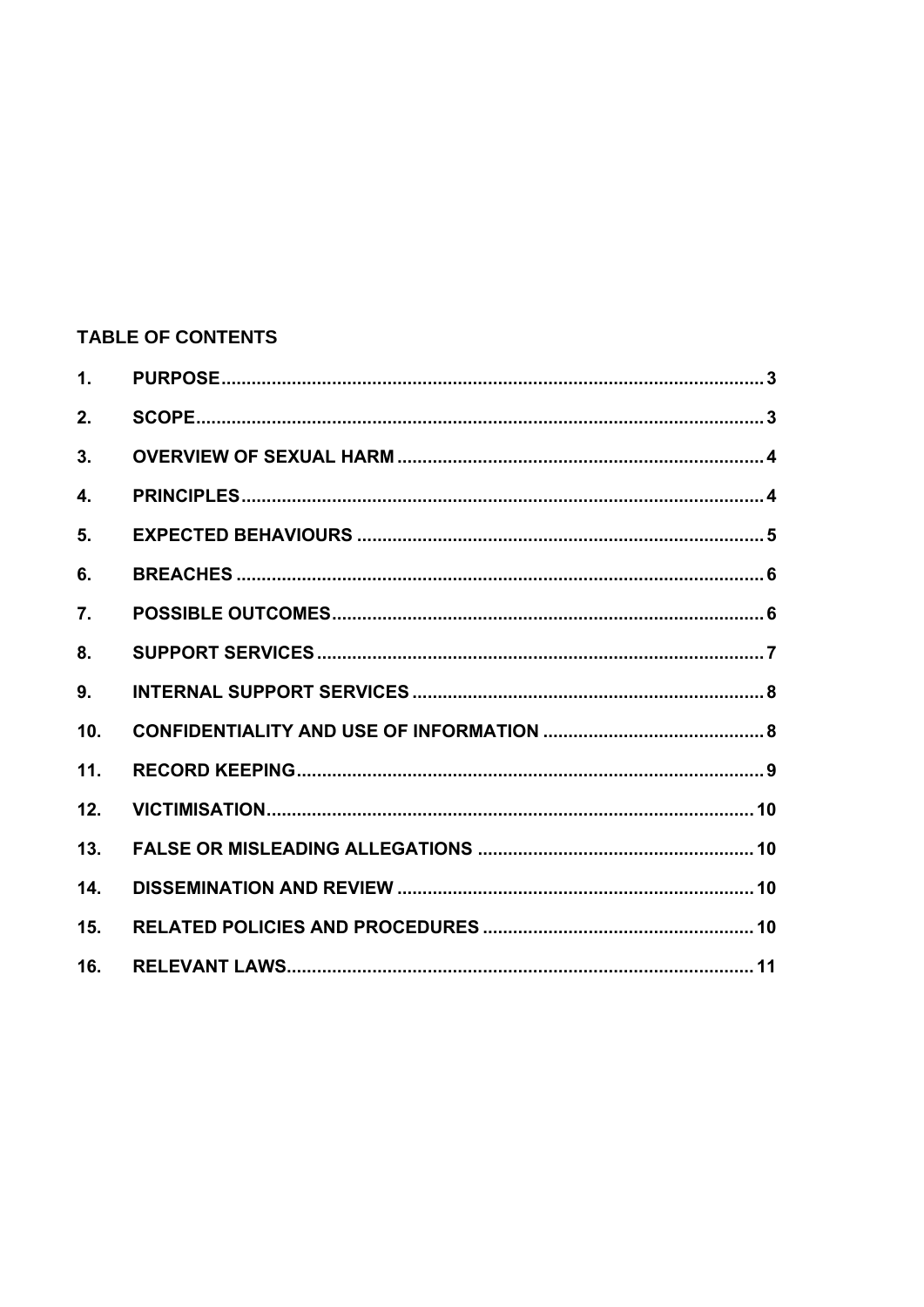#### <span id="page-2-0"></span>**1. PURPOSE**

Ormond College is committed to providing an environment that is safe, supportive and free from Sexual Harm.

This Sexual Harm Policy (**Policy**) outlines the College's commitment and approach to preventing and responding to Sexual Harm, and the support available to those affected.

The purpose of this Policy is to:

- set clear standards of behaviour for Students, Residents, Staff and Associates of the College in relation to Sexual Harm, and strengthen the College's safe and inclusive culture;
- make clear that Sexual Harm will not be tolerated, and has no place in the College community;
- commit the College to taking positive action to prevent Sexual Harm, and to taking timely and appropriate action when it occurs;
- prioritise the safety and wellbeing of individuals making reports or disclosures of Sexual Harm;
- encourage people to report Sexual Harm and engage in safe bystander intervention;
- describe how reports and disclosures of Sexual Harm can be made and how they will be managed.

Sexual Harm is unacceptable and is prohibited under this Policy and the Conditions of Residency and College Values.

#### *Support*

If you or somebody you know are in danger or at risk of Sexual Harm, please contact 000 immediately. Additional internal and external supports (including counselling or translating and interpreting support) are set out at sections [8](#page-6-0) and [9](#page-7-0) of this Policy.

#### *Terminology*

The College acknowledges that people who experience Sexual Harm may refer to themselves as a victim, survivor, victim-survivor or complainant. For simplicity, this Policy and the Sexual Harm Procedure (Procedure) will refer to:

- people who make a disclosure or report of Sexual Harm as 'Reporters' (who may or may not be the person who experienced the Sexual Harm);
- people who have experienced Sexual Harm as 'Victim-survivors';
- complaints, reports and disclosures of Sexual Harm as 'Reports'; and
- people who are alleged to have engaged in Sexual Harm as 'Respondents'.

Throughout this Policy, the term 'Sexual Harm' refers to all unwelcome conduct of a sexual nature and includes Sexual Harassment, Sexual Assault, Stealthing, Image-Based Sexual Abuse, Stalking, and Drink Spiking.

Definitions for these and other key terms are set out in **Appendix A** of the Policy**.** All defined terms in the Policy and Procedure use title case.

#### <span id="page-2-1"></span>**2. SCOPE**

The Policy and Procedure applies to all Students, Residents, Staff and Associates of Ormond College (**College**) in respect of Sexual Harm occurring:

• on all campuses and facilities of the College, including accommodation owned or operated by the College;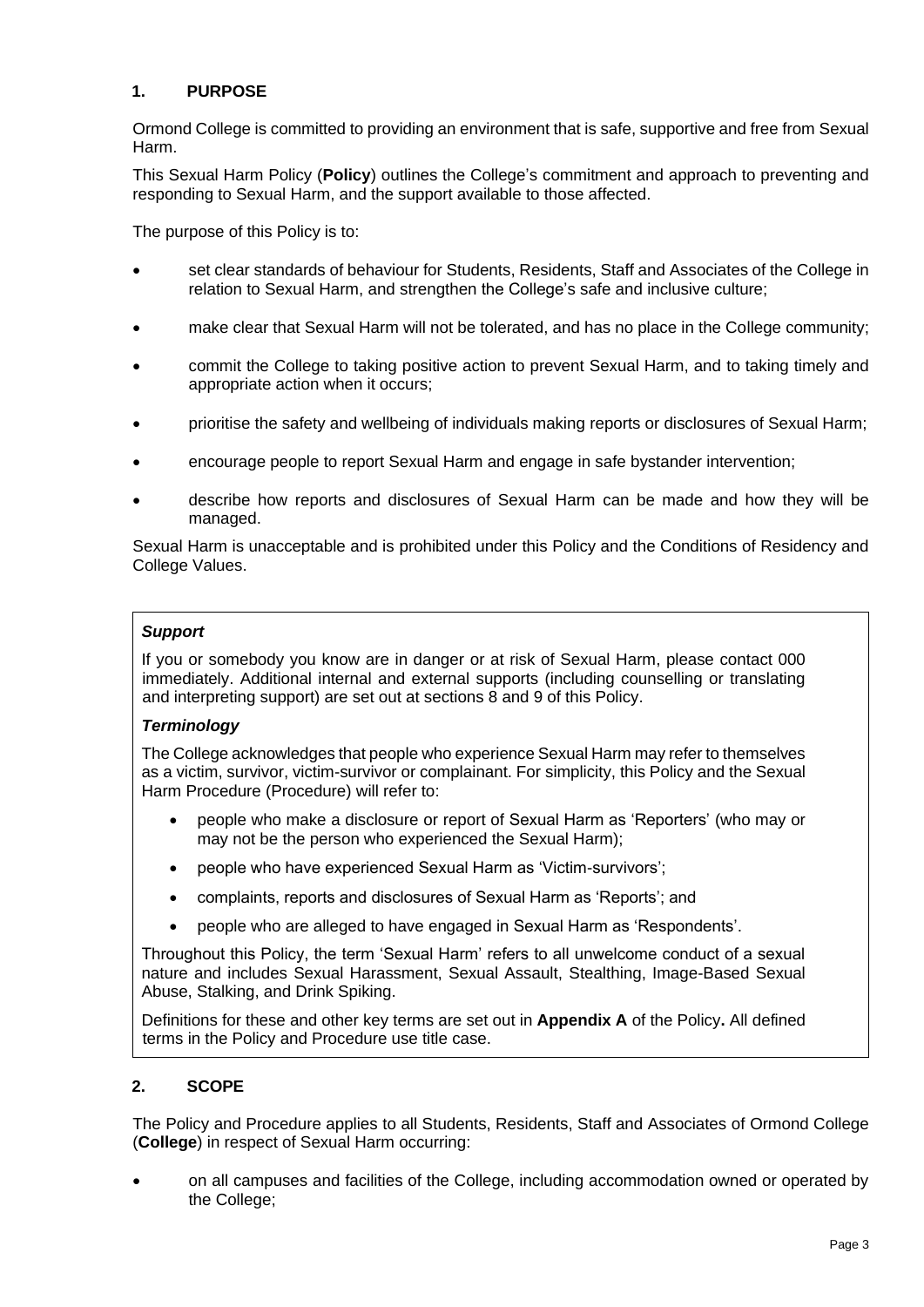- through virtual environments (e.g. email, intranet systems, social media, online forums, communities and platforms);
- at any premises in which research, study or learning is undertaken as part of a College activity, including but not limited to placements, internships or field work;
- at all activities and events connected with the College (such as sporting events, cultural activities, competitions, conferences and Alumni activities), regardless of where the activity is held;
- whilst Students, Residents, Staff and Associates represent the College, a club affiliated with the College, or whilst on exchange or sabbatical; and
- between a Staff Member, Student, Resident and / or Associate of the College.

This Policy does not apply to bullying, discrimination, victimisation and other forms of misconduct which are covered by the Discrimination, Bullying and Victimisation Policy.

Where the College receives a Report from a former Student, Resident, Staff Member or Associate of the College about Sexual Harm while they were at the College, the Safe Coordinator and Head of College may (at their discretion), respond to that Report in line with the Procedure.

Where a Report relates to conduct covered by both this Policy and the Bullying, Discrimination and Victimisation Policy, this Policy prevails to the extent of any inconsistency.

For the avoidance of doubt, the Policy and Procedure are not incorporated into the contracts for any Students, Residents, Staff Members or Associates, and does not give rise to any rights or entitlements.

#### <span id="page-3-0"></span>**3. OVERVIEW OF SEXUAL HARM**

Sexual Harm is defined in **Appendix A** and refers to all unwelcome conduct of a sexual nature and includes Sexual Harassment, Sexual Assault, Stealthing, Image-Based Sexual Abuse, Stalking, and Drink Spiking. All forms of Sexual Harm constitute a breach of this Policy.

Sexual Harm can:

- occur between strangers or those who know each other well, including those involved in a consensual intimate relationship;
- involve a single incident or comment, or repeated, continuous behaviour.

Behaviour that is consensual and based on mutual attraction, friendship and respect is not Sexual Harm.

#### <span id="page-3-1"></span>**4. PRINCIPLES**

The College will apply the following principles when preventing and responding to Sexual Harm in line with this Policy:

- **Respecting Victim-survivors**: prioritising the safety and wellbeing of people who have experienced Sexual Harm by providing a trauma-informed approach which supports, listens to and validates their experience
- **Focusing on prevention**: proactively fostering a safe, equitable and respectful environment for all members of the College community to prevent Sexual Harm;
- **Implementing a safe process:** implementing a safe, sensitive and timely process when responding to Sexual Harm;
- **Empowering accountable leadership**: Leaders are accountable to the College for preventing Sexual Harm and must empower all members of the College community to be informed, active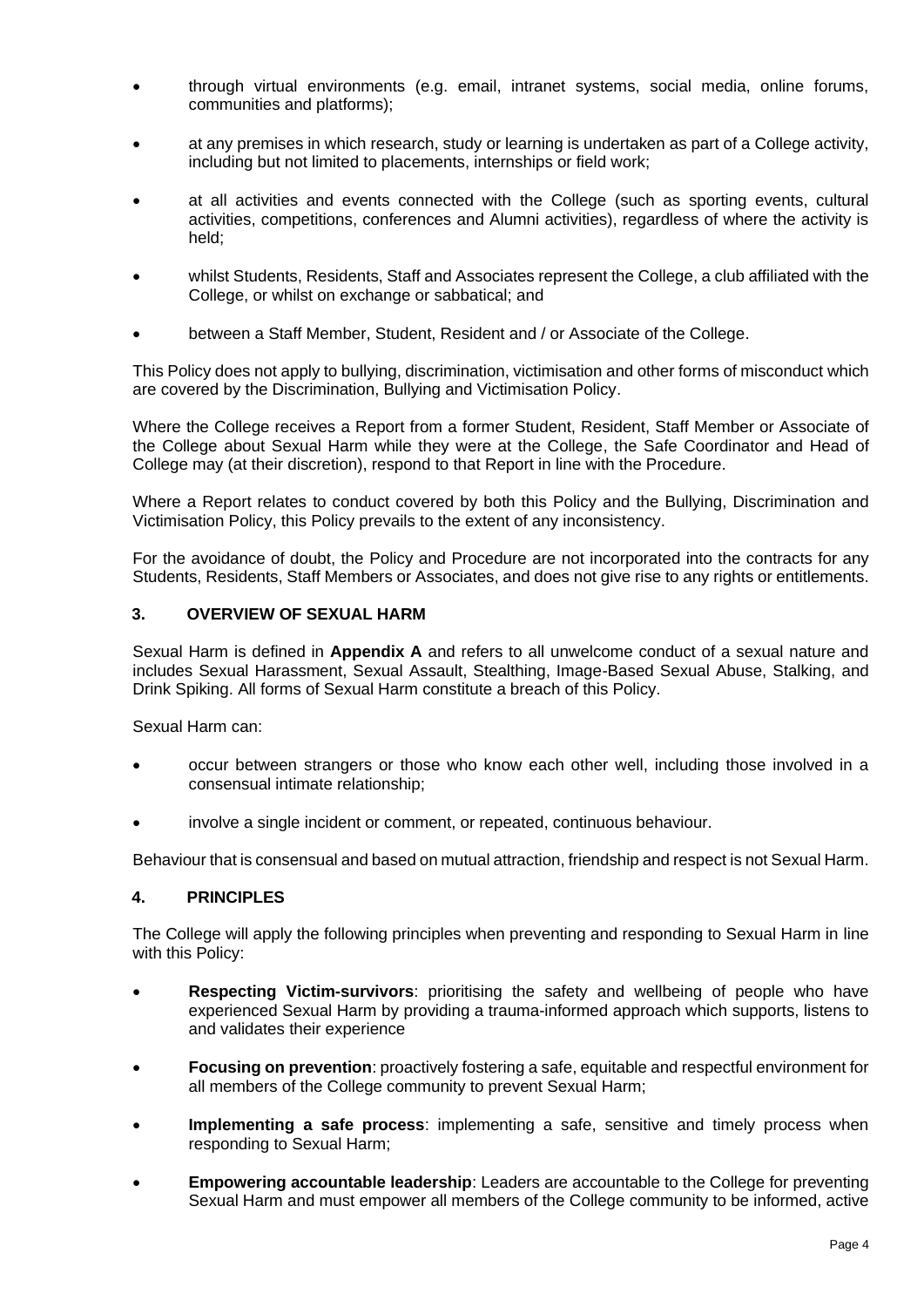bystanders who uphold and champion these principles through their actions, words and decisions.

- **Building community knowledge and understanding**: taking proactive steps to educate and inform the College community of what constitutes Sexual Harm and reinforce the message that Sexual Harm will not be tolerated.
- **Sound decision-making:** making decisions that are unhindered by the status, power or influence of the parties involved and protecting and supporting those who come forward from victimisation.
- **Supporting cultural sensitivity and safety**: ensuring safety for all members of the College community by being aware of cultural differences, and by recognising and addressing cultural and linguistic barriers.
- **Respecting intersectionality**: Understanding, respecting, and embracing the many aspects of a person's identity in preventing and responding to Sexual Harm. These may include Indigeneity, race, ethnicity, socio-economic background, migration status, age, disability, religion, sex, gender, gender identity and sexuality as well as a range of individual unique characteristics and experiences.

This is underpinned by the College's view that:

- all people have a right to live, work, study and socialise in an environment that is free from Sexual Harm;
- Sexual Harm is never the fault of the person who does not consent to the sexual conduct; and
- people who disclose that they have experienced Sexual Harm should be believed.

#### <span id="page-4-0"></span>**5. EXPECTED BEHAVIOURS**

All Students, Residents, Staff and Associates must comply with the Policy, Conditions of Residency and the College Values and have a responsibility to:

- Treat others with dignity, courtesy and respect at all times;
- Uphold the values of the College;
- Protect the health, safety and wellbeing and privacy of others in the College community;
- Engage in safe bystander action to prevent risks of Sexual Harm;
- Respond in a compassionate, empathetic and supportive manner to any person who discloses that they have experienced, witnessed or have information about Sexual Harm, and support the person to connect with the support services outlined at section [8;](#page-6-0)
- seek Affirmative Consent when engaging in all sexual activities;
- ensure they do not request, instruct, induce, encourage, authorise or assist other persons to engage in Sexual Harm;
- comply with any lawful and reasonable direction or request from College Staff Member, particularly where it supports safety, good order and compliance with this Policy.

Students, Residents, Staff and Associates must not:

- engage, attempt to engage or threaten to engage in any form of Sexual Harm;
- request, instruct, induce, encourage, authorise or assist other persons to engage in Sexual Harm; or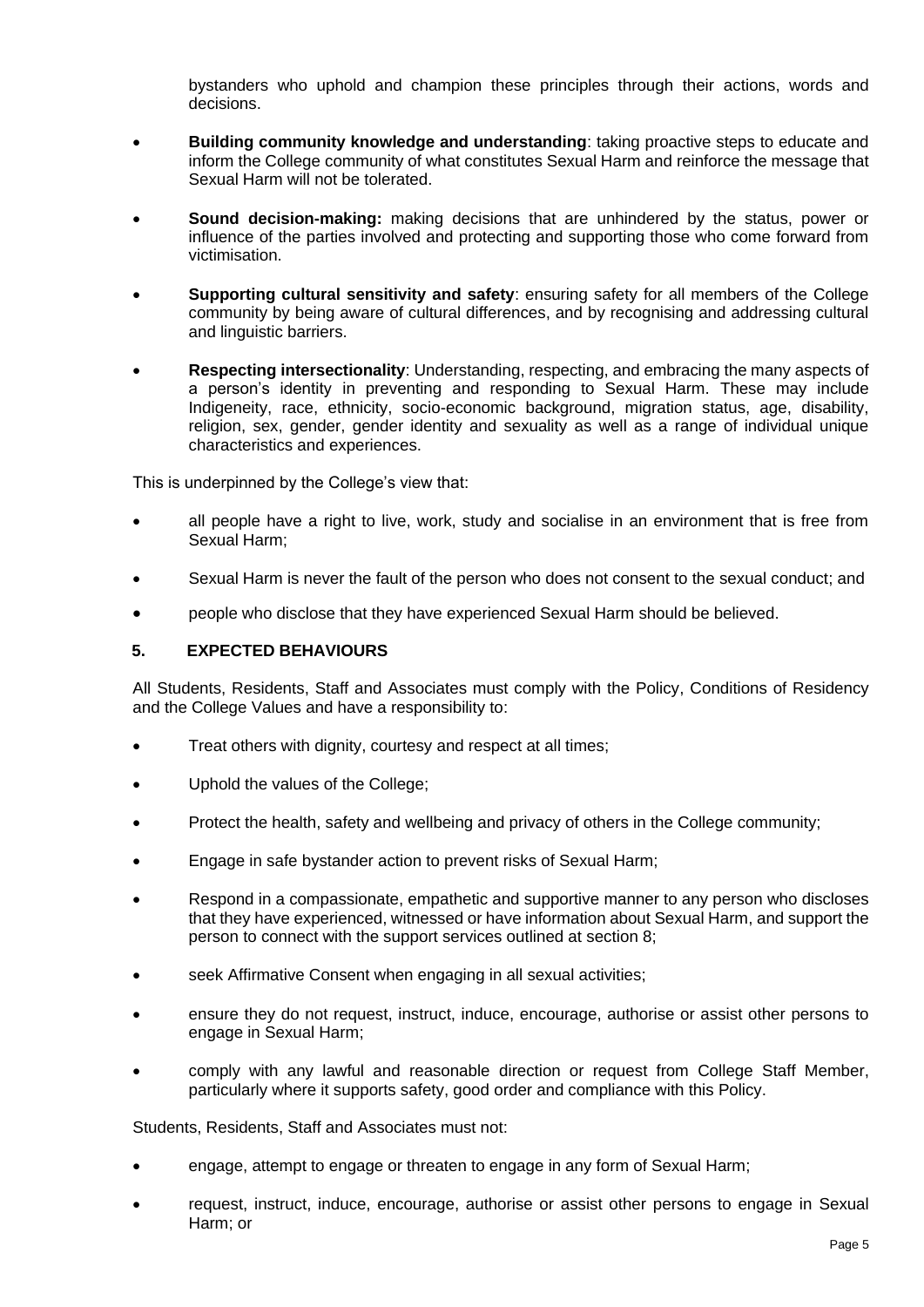• engage in behaviour that causes any person to fear for their personal safety or well-being, or could reasonably be perceived to be threatening or intimidating.

Staff Members have additional responsibilities under the Policy and Procedure. The roles and additional responsibilities of Staff Members, Safe Coordinators, Safe Contact Persons, Head of College, and External Advisors are set out in **Appendix B**. The contact details for relevant Staff are contained in **Appendix C**.

#### <span id="page-5-0"></span>**6. BREACHES**

All Students, Residents, Staff and Associates must not engage in Sexual Harm and must comply with this Policy (including the Annexures and Procedure).

Sexual Harm constitutes serious misconduct and may also be a criminal offence.

A breach of this Policy may lead to the outcomes in sections [7](#page-5-1) of this Policy.

Sexual Harassment by Staff is a form of serious misconduct under the *Fair Work Regulations 2009* (Cth), which can lead to dismissal without notice.

Individuals who engage in Sexual Harm may be personally liable for that conduct.

Sexual Harm by a person who is both Staff Member and a Resident amounts to a breach of that person's responsibilities both as a Staff Member and as a Resident.

The College is required to respond to reports of Sexual Harm against Staff in a procedurally fair manner. Generally, this means that the College will not make a decision that could adversely affect a person unless it has given that party an opportunity to respond.

#### <span id="page-5-1"></span>**7. POSSIBLE OUTCOMES**

The College is committed to taking action (whether disciplinary or non-disciplinary) in respect of Sexual Harm and / or breaches of this Policy. However, it is not possible to guarantee a particular outcome in relation to a breach of this Policy for the following reasons:

- although the College treats all possible breaches of this Policy seriously, the relevant conduct may be regarded on a scale from minor to extremely serious;
- the College may consider the views of the person who experienced the Sexual Harm to provide input on its proposed outcome before making a decision on the appropriate outcome;
- consultation with Students and Residents in developing this Policy found a lack of support for a "one size fits all" approach, which may have the effect of undermining the wishes of the person who experienced the harm;
- the College has unique obligations to Students, Residents, Staff and Associates, and proposed disciplinary action will need to be considered in light of those obligations.

Possible outcomes include, but are not limited to:

- Disciplinary action against the Respondent (including the termination of their employment or engagement with or without notice);
- Formal warnings (including final warnings) that are noted on the Respondent's file;
- Restrictions on the Respondent's participation in the College's activities (including Alumni events held off campus), and/or attendance at College;
- Suspending or terminating the Respondent's residence, or relocating the Respondent;
- Informal counselling or education;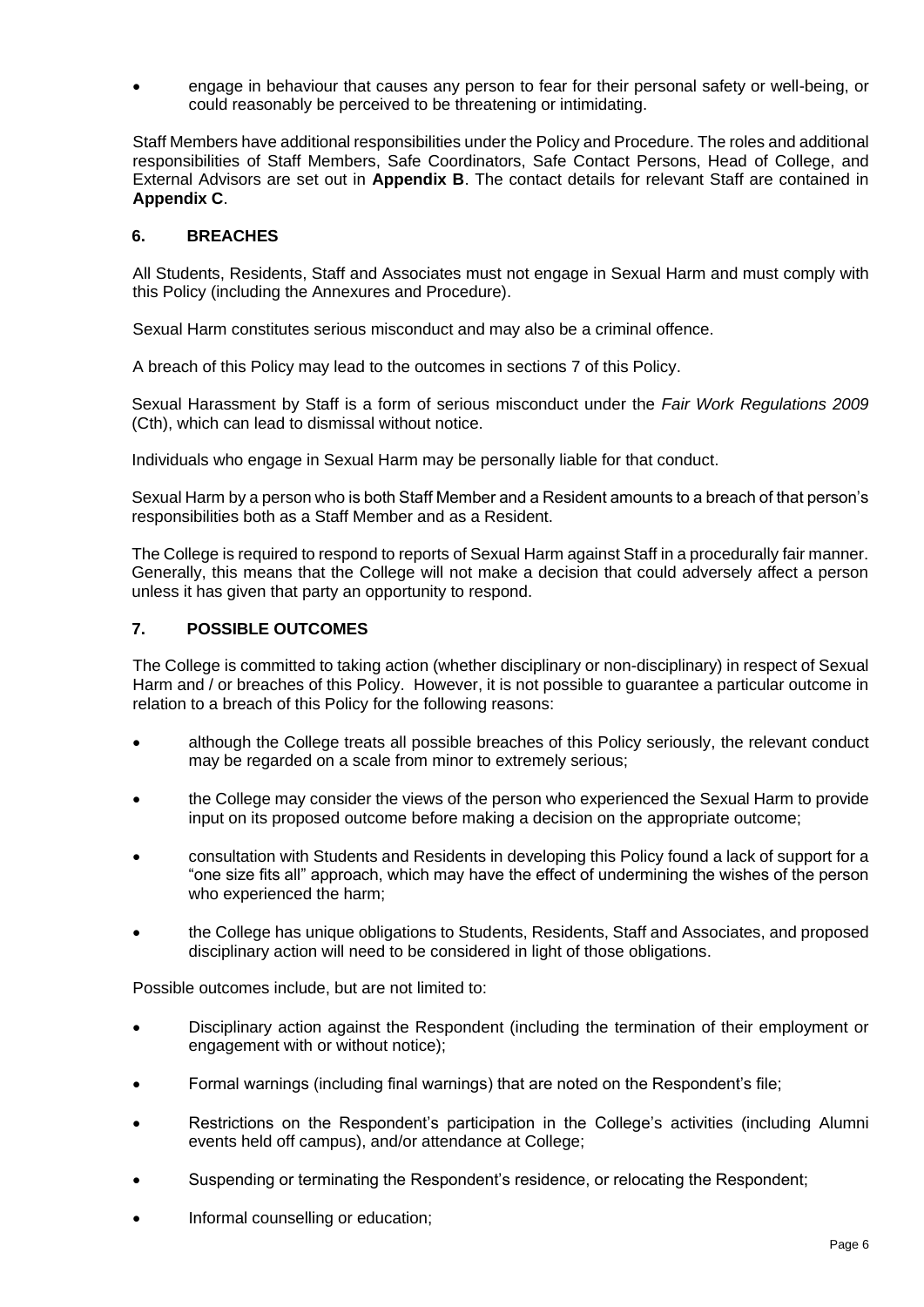- Requirement to undertake formal training or development;
- A formal apology by the Respondent and/or bystanders;
- Written undertakings that the behaviour will cease;
- Mediation conducted by an impartial third party (where requested by the person who experienced the Sexual Harm and both parties agree to participate);
- Reports to external authorities (e.g. police where there is an immediate or ongoing risk to the health, safety or wellbeing of any person);
- Removal from positions of responsibility; and
- Preventing further contact with Students, Residents, Staff or Associates, including the Reporter.

#### <span id="page-6-0"></span>**8. SUPPORT SERVICES**

All members of the College community are encouraged to seek assistance and support in relation to Sexual Harm at the earliest opportunity.

In an emergency or where a person is in immediate danger, please contact:

- Police and emergency services (24 hours) call 000
- Ormond College Duty Manager (24 hours) call 0417 380 480
- University of Melbourne Security (24 hours) call 8344 6666

Sexual Harm often constitutes criminal conduct. Victoria Police can provide advice and access to a range of external services for additional support and assistance.

Additional support is available through the:

- **Safe Coordinators** and **Safe Contact Persons** at the College, who can provide guidance on the options to report Sexual Harm, and assist Reporters and Respondents to engage with the University, the Police, medical and external counselling services as appropriate. Contact details are available at **Appendix C**.
- **Sexual Assault Crisis Line**, which provides 24/7 confidential, telephone crisis counselling service for people who have experienced sexual assault. For more information call 1800 806 292 or 9635 3600. Located at Level 3, 210 Lonsdale Street, Melbourne.
- **National Hotline for Sexual Assault, Domestic Violence or Family Violence**, which provides free 24/7 counselling on sexual assault, family & domestic violence by phone and webchat. For more details visit 1800respect.org.au or call 1800 737 732 (1800 RESPECT).
- **University of Melbourne Counselling and Psychological Services** (**CAPS**), which is available for all students, staff or associates of the University of Melbourne who are experiencing, or have experienced, any form of sexual harm. For more information contact: <http://www.services.unimelb.edu.au/counsel> or phone (03) 8344 6927. CAPS is located at Level 5, 757 Swanston Street, Parkville.
- **Safer Community Program**, which provides support and advice to members of the University of Melbourne community about inappropriate, concerning or threatening behaviour. For more information contact (03) 9035 8675, or email at [safer-community@unimelb.edu.au](mailto:safer-community@unimelb.edu.au). Safer Community Program is located at 757 Swanston Street, Parkville.

For people who require a translating or interpreting service, phone 13 14 50 and ask them to connect you with the service that you need.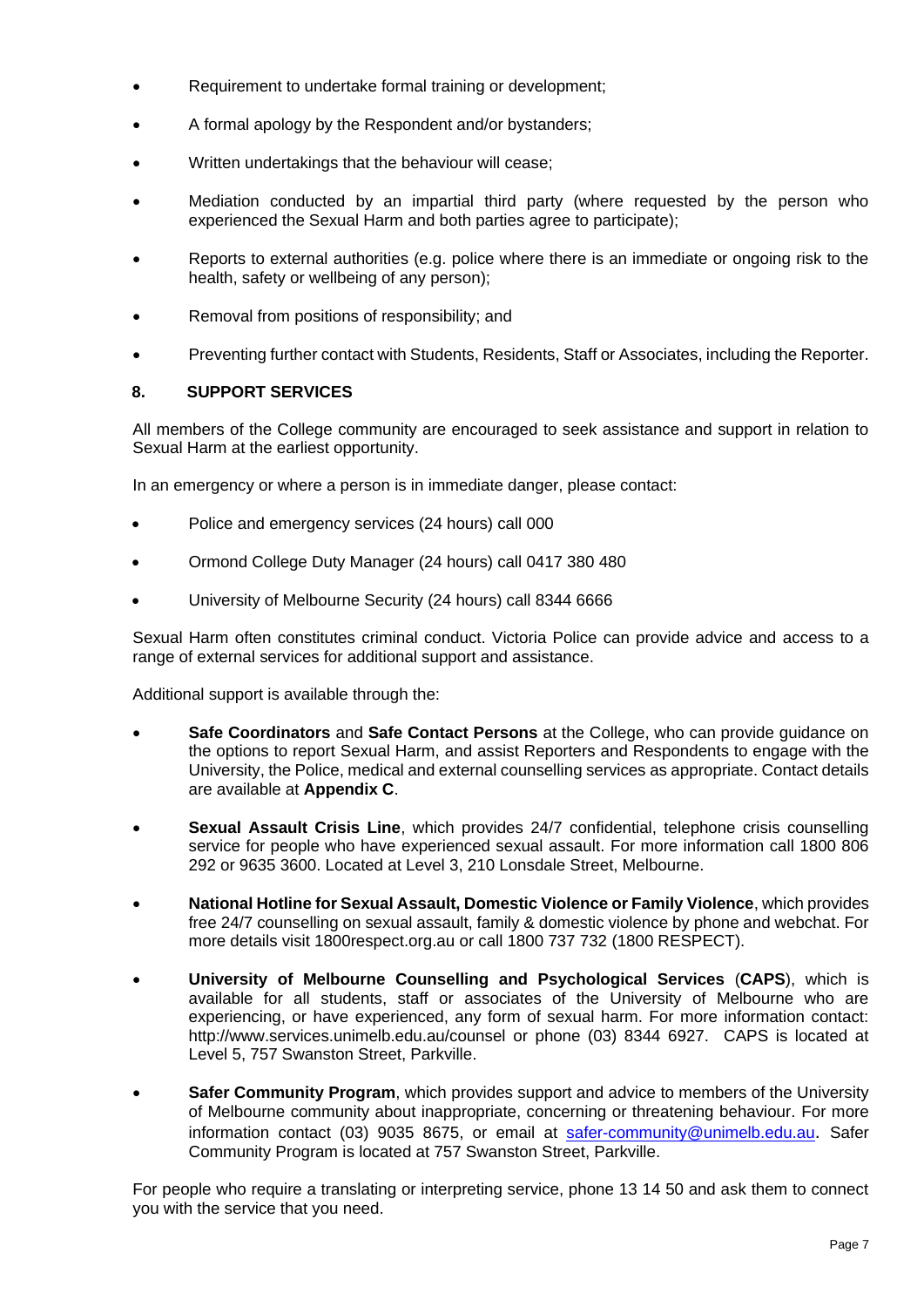For people who are deaf or have a hearing or speech impairment, contact the National Relay Service:

- for TTY users/Voice Calls, phone 133 677;
- for Speak and Listen, phone 1300 555 727; or
- for SMS relay, contact 0423 677 767,

and ask them to connect you with the service you need.

#### <span id="page-7-0"></span>**9. INTERNAL SUPPORT SERVICES**

Students, Residents, Staff and Associates are encouraged to seek support in relation to Sexual Harm from Safe Coordinators and Safe Contact Persons at the College, who can provide guidance on the:

- supports available;
- options to report Sexual Harm, and assist Reporters and Respondents to engage with the University, the Police, medical and external counselling services as appropriate. Contact details are available at **Appendix C**.

The College is committed to supporting Reporters and those to whom a disclosure is made. Such support may include:

- access to internal or external counselling services;
- changes to work / study timetable, residential arrangements and environment at the College;
- changes to supervision, reporting or tuition arrangements;
- providing additional or alternative academic support, including support with applying for special consideration;
- allowing time to attend support services;
- assistance to overcome any cultural or linguistic barriers that may exist;
- for Staff, re-crediting leave taken as a result of Sexual Harm; and
- any other support that the individual requests and that the College considers appropriate in the circumstances.

The College is also committed to supporting the welfare of Respondents. This support may include:

- referral or access to internal or external counselling services;
- granting leave to attend support services;
- assistance to overcome any cultural or linguistic barriers that may exist; and
- any other support requested by the Respondent that the College believes is appropriate in the circumstances.

#### <span id="page-7-1"></span>**10. CONFIDENTIALITY AND USE OF INFORMATION**

The confidentiality and privacy of a person who discloses an incidence of Sexual Harm, and that of Respondents and parties to disclosure, must be protected and respected at all times.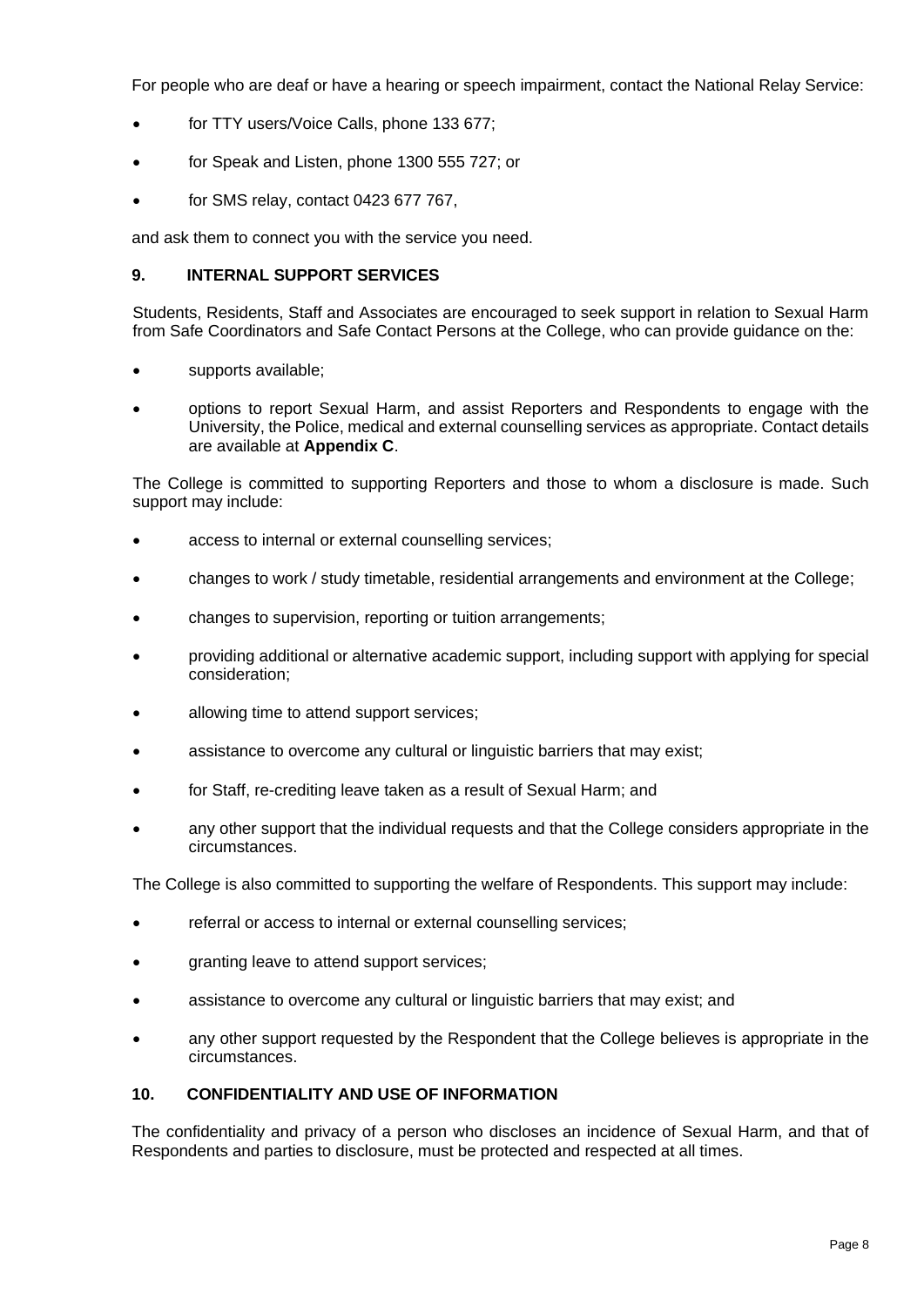The College recognises an individual's right to speak about what they have experienced or witnessed and to seek support. Individuals may disclose confidential information, including circumstances leading to the Report, investigation process or investigation outcome, for the purpose of:

- obtaining support from family members and others, including but not restricted to, other close friends, legal advisers, medical practitioners, counsellors or psychologists, spiritual guides, student and union representatives, an Aboriginal or Torres Strait Islander Elder or trusted Aboriginal or Torres Strait Islander community member; or
- reporting or pursuing any matter with police or other government authorities, including the Victorian Equal Opportunity and Human Rights Commission, the Australian Human Rights Commission or the Fair Work Commission.

The College may ask the parties to agree to maintain confidentiality while it is responding to the Report, in line with the Procedure. This is important to minimise the potential for victimisation, ensure that all people have the confidence to raise allegations, and ensure that witnesses have not had the chance to collaborate or influence each other's recollection.

The College will keep information provided to it relating to a Report confidential. Such confidential information may only be disclosed to third parties to:

- comply with any law, legal obligations or duties or obtain legal advice; or
- report a matter to police; or
- provide pastoral care and facilitate access to support services; or
- investigate a Report.

The Safe Coordinator will keep the Head of College informed of the status of the College's response to the Report. Reports to the College Council will be de-identified and of a general nature only.

The College should not provide the Report or statement of the person who experienced the Sexual Harm to the Respondent. Where the College considers that it is appropriate to share the nature of the concerns with the Respondent, this should be limited to high level factual allegations and contextual information only. The Reporter's identity should not be revealed to the Respondent unless the Reporter has consented to that disclosure.

Where appropriate, the College may provide high level information about Reports to relevant Staff and Student Leadership for the purpose of providing pastoral care and support.

**Case Study**: A case of Sexual Harm has been reported and students A and B will need support. No student activities should be planned which would involve having students A and B in proximity. We need to temporarily relocate student B for health and safety reasons.

Where such a disclosure is made, the College will remind the recipients to keep the information strictly confidential.

The College will advise professional registration bodies or other authorities of a finding of Sexual Harm where it is lawfully required to do so.

#### <span id="page-8-0"></span>**11. RECORD KEEPING**

The College will ensure that Reports of Sexual Harm are collected and stored confidentially in line with the Policy and Procedure, including:

- details of the incident;
- steps taken to respond to the incident / Report;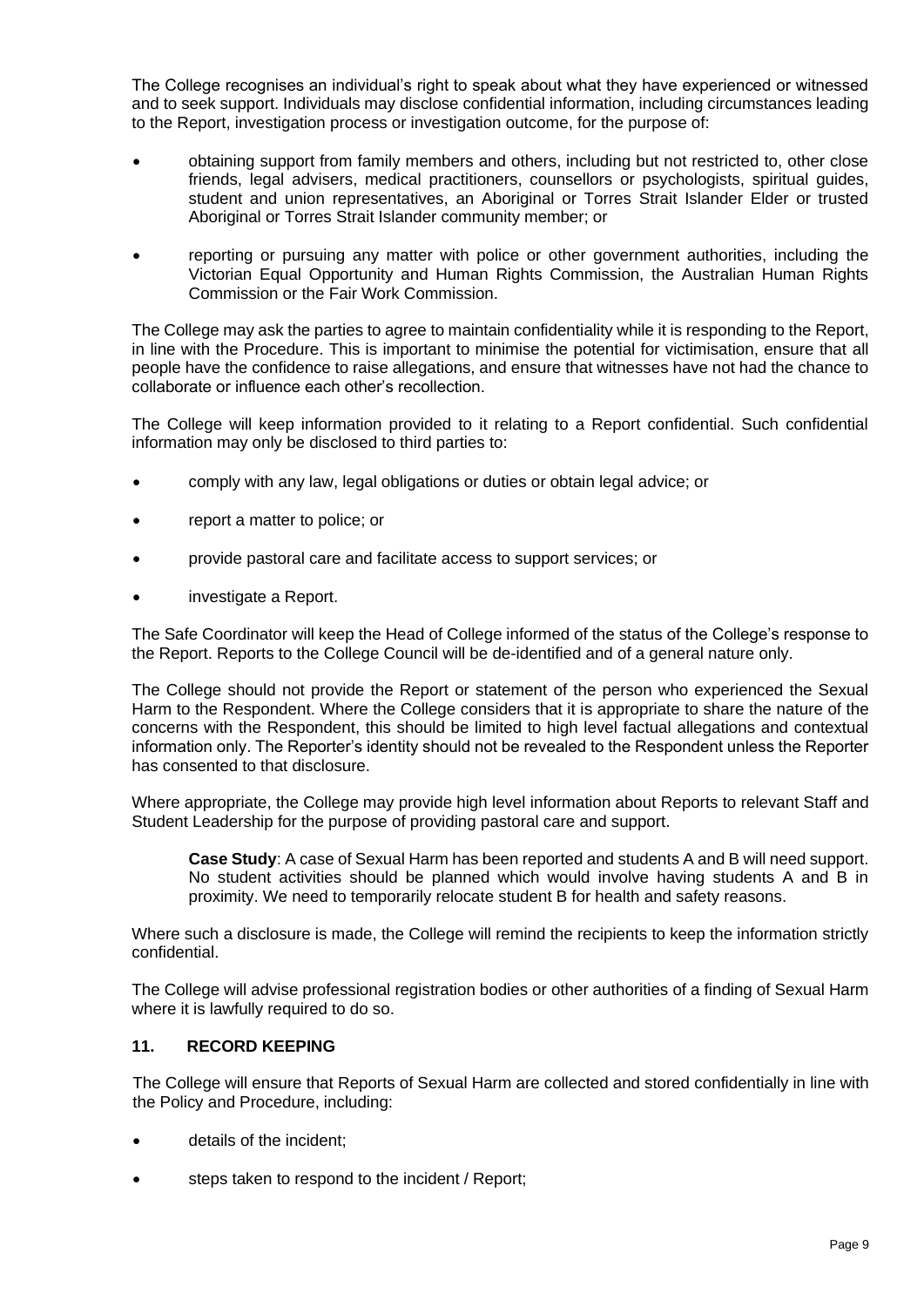- support or assistance required or provided (e.g. whether the person received counselling, whether they reported to police, whether they received support from an external provider);
- the College's response to the report (including referrals to external bodies and support services); and
- any feedback provided by the Reporter / Respondent in relation to the process.

On request, the College will provide the person who experienced the Sexual Harm with information on their Report.

The Head of College and Safe Coordinator will:

- keep appropriate records of all Reports of Sexual Harm centrally and securely;
- ensure that Reports are de-identified and anonymised as needed;
	- ensure access to information relating to Reports of Sexual Harm is restricted to Staff who have a need to access and use the information to carry out or support responsibilities under this Policy.

#### <span id="page-9-0"></span>**12. VICTIMISATION**

It is unlawful to victimise any person for making a report of Sexual Harm. Any retaliatory action taken or threatened against a Staff Member, Resident, Student or Associate because of their involvement or suspected involvement in a Report or disclosure of Sexual Harm can result in disciplinary action. Retaliation includes (but is not limited to) threatening, intimidating, harassing, or isolating a person, or engaging in any other detrimental conduct that interferes with an investigation.

#### <span id="page-9-1"></span>**13. FALSE OR MISLEADING ALLEGATIONS**

It is the College's position that people who experience Sexual Harm should be believed. Deliberately making a false or misleading Report is a serious matter and is unacceptable. Where a College is satisfied, on a reasonable basis, that a Report is malicious, frivolous or vexatious, the Reporter may face disciplinary action.

A Reporter will not be sanctioned just because an investigation is inconclusive and the allegations cannot be substantiated. Disciplinary action will only arise where there is compelling evidence that a report was false or misleading.

#### <span id="page-9-2"></span>**14. DISSEMINATION AND REVIEW**

This Policy and Procedure is available on the College's website and The Grail, and is communicated to all Students, Residents, Staff and Associates, during Student and Staff orientation, and through email, posters and The Grail. The Policy and Procedure will be reviewed every two years (or more frequently, if required) by the Head of College.

#### <span id="page-9-3"></span>**15. RELATED POLICIES AND PROCEDURES**

The Sexual Harm Policy should be read in conjunction with:

- The College's Sexual Harm Procedure;
- The College's Discrimination, Bullying and Victimisation Policy and Procedure;
- The College's Conditions of Residence;
- Melbourne University's:
	- o 'Sexual Misconduct Prevention and Response Policy' (MPF1359) (<https://policy.unimelb.edu.au/MPF1359>);
	- o 'Appropriate Workplace Behaviour Policy' [\(https://policy.unimelb.edu.au/MPF1328\)](https://policy.unimelb.edu.au/MPF1328);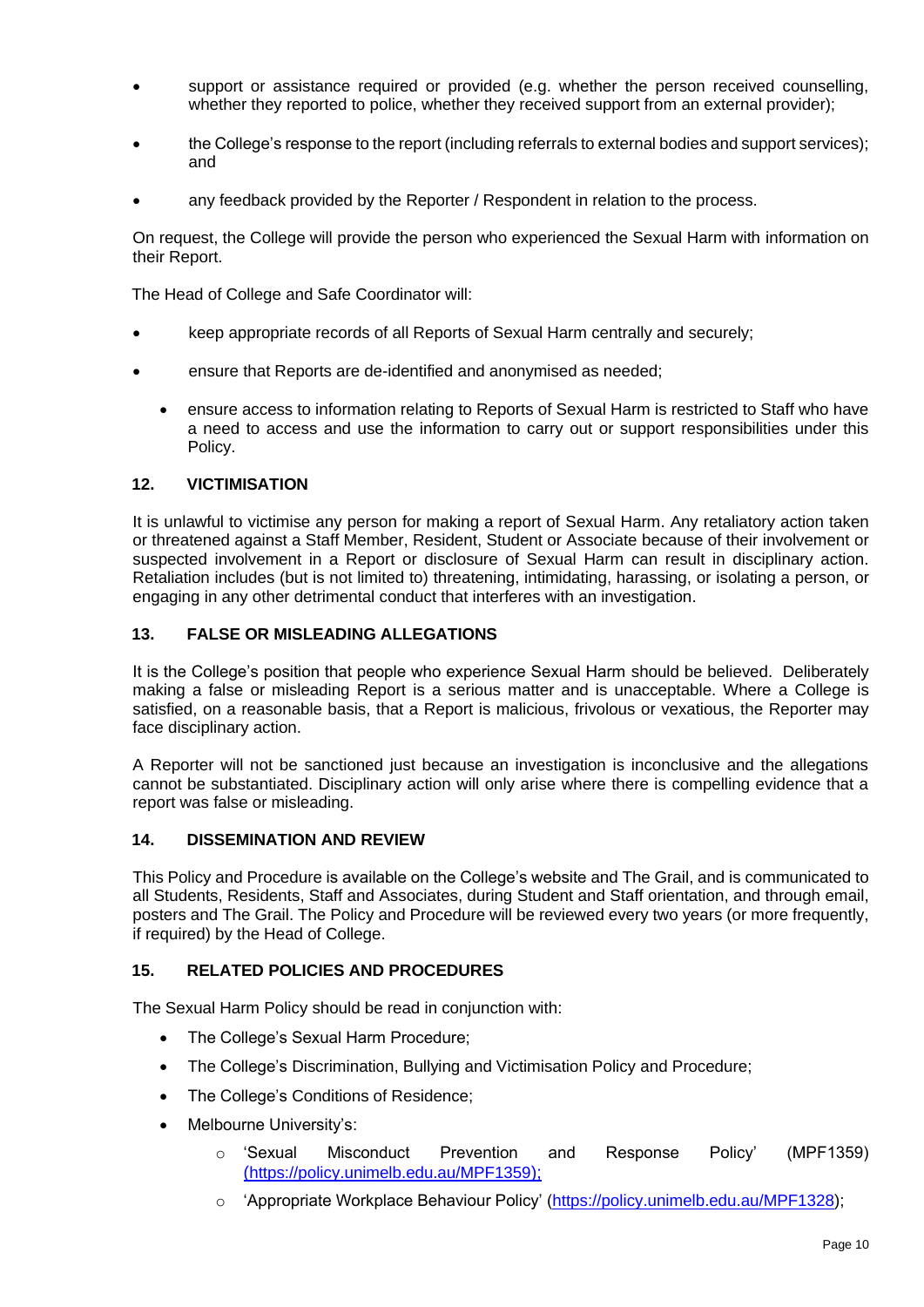- o 'Student Conduct Policy' [\(https://policy.unimelb.edu.au/MPF1324\)](https://policy.unimelb.edu.au/MPF1324);
- o 'Child Safety Policy' [\(https://policy.unimelb.edu.au/MPF1337\)](https://policy.unimelb.edu.au/MPF1337)

#### <span id="page-10-0"></span>**16. RELEVANT LAWS**

This Policy supports compliance with the following legislation as amended:

- *Australian Human Rights Commission Act 1986* (Cth)
- *Crimes Act 1958* (Vic)
- *Equal Opportunity Act 2010* (Vic)
- *Fair Work Act 2009* (Cth)
- *Occupational Health and Safety Act 2004* (Vic)
- *Occupational Health and Safety Regulations 2007* (Vic)
- *Sex Discrimination Act 1984* (Cth)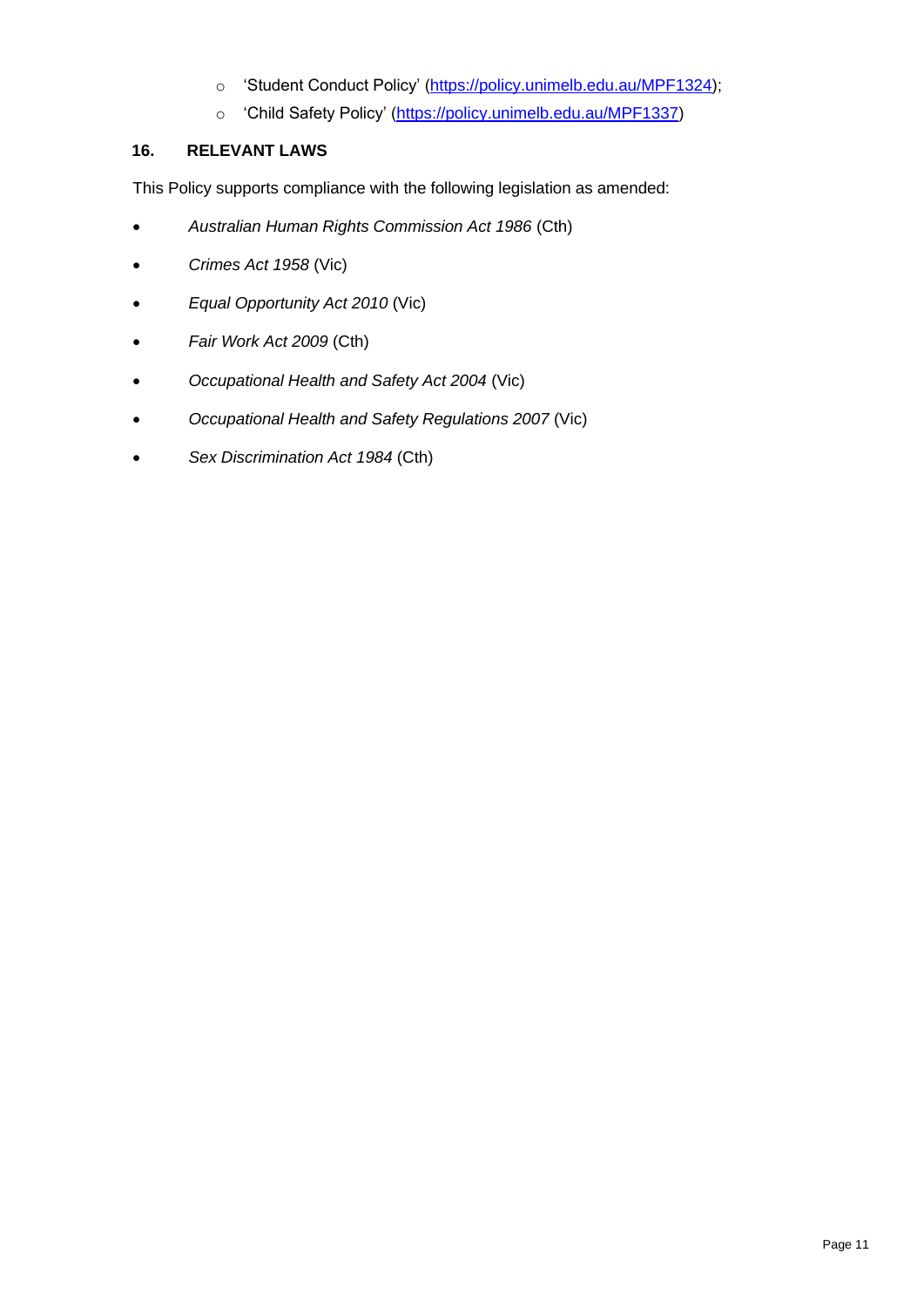## **APPENDIX A: DEFINITIONS**

| <b>Affirmative Consent</b><br><b>Age of Consent</b> | A model of Consent in which a person must do or say something to affirm<br>$\bullet$<br>they have Consent before sex occurs. This is a "yes means yes" rather than<br>"no means no" approach to Consent, and means that a person's Consent<br>cannot be assumed in circumstances where they freeze and do not offer<br>physical resistance to sexual activity.<br>Affirmative Consent shifts the emphasis from the actions to the Respondent,<br>and is the approach to consent that is required under this Policy.<br>A person accused of a Sexual Offence will need to prove that they<br>$\bullet$<br>reasonably believed that the other person consented. If the other person<br>did not do something or say something to indicate consent, it will be difficult<br>for the accused person to argue that their belief in consent was reasonable.<br>The law in Victoria sets clear age limits for when you can legally have sex.<br>$\bullet$                                                                                                                                                       |
|-----------------------------------------------------|---------------------------------------------------------------------------------------------------------------------------------------------------------------------------------------------------------------------------------------------------------------------------------------------------------------------------------------------------------------------------------------------------------------------------------------------------------------------------------------------------------------------------------------------------------------------------------------------------------------------------------------------------------------------------------------------------------------------------------------------------------------------------------------------------------------------------------------------------------------------------------------------------------------------------------------------------------------------------------------------------------------------------------------------------------------------------------------------------------|
|                                                     | This is called the Age of Consent.<br>In Victoria it is unlawful to engage in sexual activity with a child under 12<br>years old, even if they agree. It is also unlawful to engage in sexual activity<br>with a child between the ages of 12 and 16 if you are more than 2 years<br>older than them (e.g. if you are 19 years old, it is illegal to have sex with a<br>16 year old in all circumstances).                                                                                                                                                                                                                                                                                                                                                                                                                                                                                                                                                                                                                                                                                              |
| <b>Associate</b>                                    | Associate means contractors, consultants, volunteers, visiting appointees and<br>visitors at the College (not including conference guests).                                                                                                                                                                                                                                                                                                                                                                                                                                                                                                                                                                                                                                                                                                                                                                                                                                                                                                                                                             |
| Conduct of a Sexual<br><b>Nature</b>                | Conduct of a Sexual Nature covers a broad range of conduct with a sexual element,<br>from making a sexually explicit joke through to sexual intercourse. A person does<br>not need to intend for an act to be sexual in order for it to be of a sexual nature.<br>Examples of Conduct of a Sexual Nature include, but are not limited to:<br>sexual activity (including sexual intercourse);<br>touching another person in a sexual manner (e.g. touching genitals, kissing);<br>staring, leering or unwelcome touching;<br>sexually suggestive comments, jokes, pranks or hazing rituals;<br>unwanted invitations to go out on dates or requests for sex;<br>intrusive questions about a person's private life or body;<br>unnecessary familiarity, such as deliberately brushing up against a person;<br>emailing pornography or sexually explicit jokes;<br>displaying images of a sexual nature around the College; and<br>communicating content of a sexual nature through social media or text<br>$\bullet$<br>messages (sexting).                                                                |
| <b>Consent</b>                                      | A person consents to a sexual act when they provide free agreement to that act.<br>There is valid Consent where the person indicates, either by words or conduct,<br>that they do wish to engage in the sexual act. There is no valid Consent where the<br>person indicates, either by words or conduct, that they do not wish to engage in<br>the sexual activity. This means that if a person is silent, freezes and/or does not<br>offer physical resistance to sexual activity, their Consent cannot be assumed.<br>Other instances in which there cannot be valid Consent include where:<br>force is used or threatened to be used against a person to coerce them into<br>engaging in the sexual activity;<br>the person is unlawfully detained (e.g. the person is locked in a room with<br>the other person against their will)<br>a person is asleep or unconscious;<br>a person is so affected by alcohol or other drugs, as to be incapable of freely<br>agreeing to the sexual act; or<br>the person is unable to provide lawful Consent because of their age (see<br>٠<br>Age of Consent). |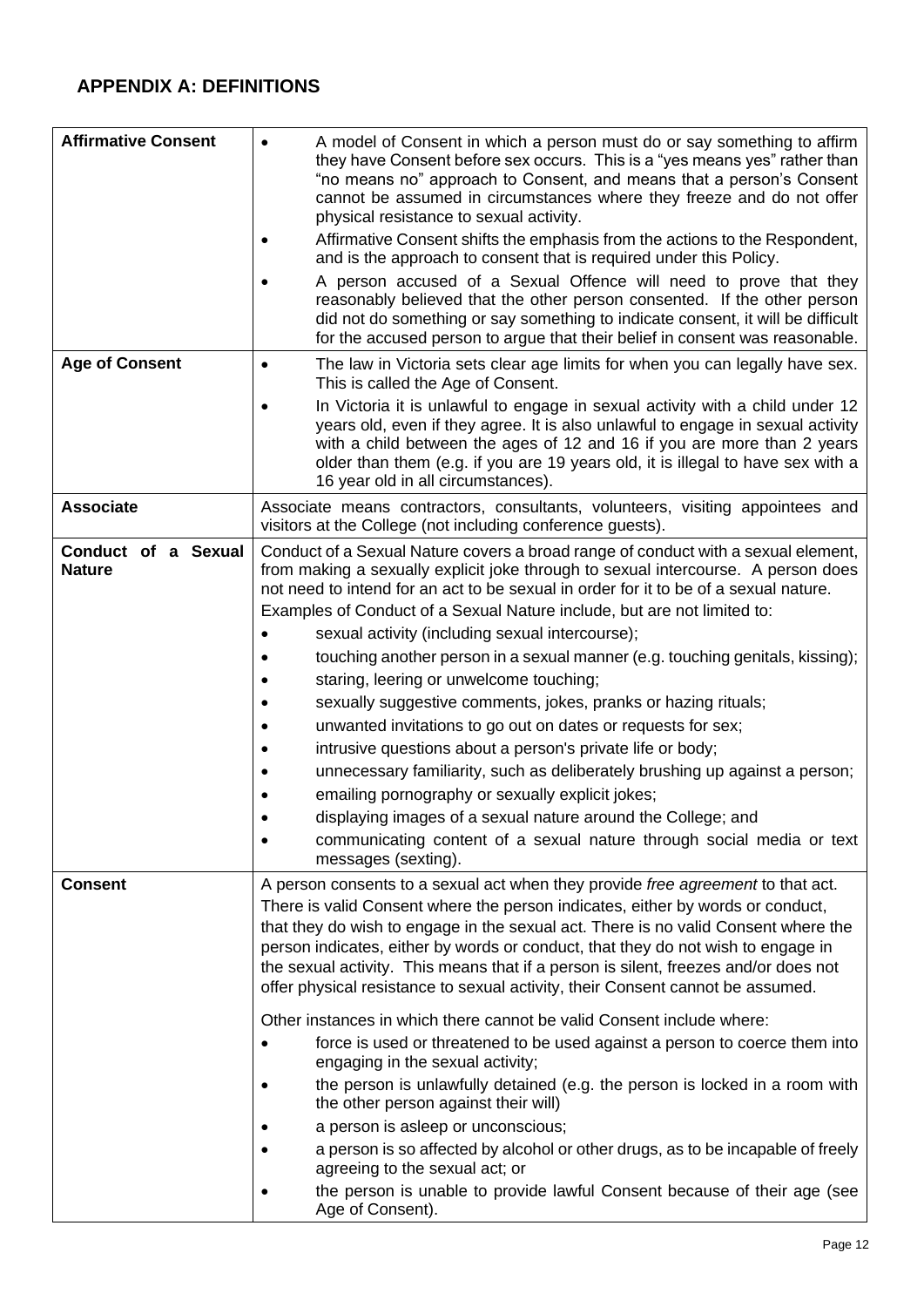|                                                     | Lack of Consent is an element common to all Sexual Offences. See also Affirmative<br>Consent.                                                                                                                                                                                                                                                                                                                                                                                                                                                                                                                                                                                                                                                                                                                                                                                                                                                                                                                                                                                                                                                                                                                                                                |
|-----------------------------------------------------|--------------------------------------------------------------------------------------------------------------------------------------------------------------------------------------------------------------------------------------------------------------------------------------------------------------------------------------------------------------------------------------------------------------------------------------------------------------------------------------------------------------------------------------------------------------------------------------------------------------------------------------------------------------------------------------------------------------------------------------------------------------------------------------------------------------------------------------------------------------------------------------------------------------------------------------------------------------------------------------------------------------------------------------------------------------------------------------------------------------------------------------------------------------------------------------------------------------------------------------------------------------|
| <b>Drink Spiking</b>                                | Adding alcohol or drugs to an individual's drink without their knowledge or consent.<br>Alcohol is the most frequently used drug in Drink Spiking incidents (e.g. pouring<br>extra alcohol into another person's drink without telling them). Regardless of<br>intention, Drink Spiking is a crime in Victoria.                                                                                                                                                                                                                                                                                                                                                                                                                                                                                                                                                                                                                                                                                                                                                                                                                                                                                                                                              |
| <b>Sexual</b><br><b>Image-Based</b><br><b>Abuse</b> | Image-Based Sexual Abuse involves creating, distributing and/or threatening to<br>distribute sexually explicit images or videos of others. The following are types of<br>image-based sexual abuse:<br>upskirting (taking images or videos up a person's skirt without their consent),<br>$\bullet$<br>downblousing (taking images or videos down a person's top in order to capture<br>$\bullet$<br>an image or video of their breasts or cleavage);<br>creepshots (taking sexually suggestive images of a person's clothed body<br>$\bullet$<br>without their consent);<br>revenge porn (the sharing of sexually explicit images or videos without<br>$\bullet$<br>consent); and<br>sextortion (a form of blackmail where a person threatens to share sexually<br>$\bullet$                                                                                                                                                                                                                                                                                                                                                                                                                                                                                 |
|                                                     | explicit images or videos unless the person the subject of those images or<br>videos gives in to their demands).<br>In Victoria, Image-Based Sexual Abuse is a crime under various pieces of<br>legislation. It will also be treated as Sexual Harm under this Policy.                                                                                                                                                                                                                                                                                                                                                                                                                                                                                                                                                                                                                                                                                                                                                                                                                                                                                                                                                                                       |
| Independent<br>Investigator                         | Independent Investigator means a third party who is external to the College and is<br>experienced in carrying out investigations.                                                                                                                                                                                                                                                                                                                                                                                                                                                                                                                                                                                                                                                                                                                                                                                                                                                                                                                                                                                                                                                                                                                            |
| Rape                                                | Rape is a type of Sexual Assault that is committed when a person:<br>sexually penetrates another person without their consent, either:<br>while being aware that they are not consenting or might not be<br>consenting<br>while not giving any thought to whether they are not consenting or might<br>not be consenting;<br>does not withdraw from penetration after becoming aware that the other person<br>$\bullet$<br>is not consenting or might not be consenting;<br>makes another person sexually penetrate (or not stop penetrating) them or<br>another person. It does not matter if the person being penetrated consents to<br>the act.<br>Sexual penetration means putting any part of the penis into the vagina, anus or<br>mouth. It also means putting any part of an object or another part of the body, for<br>example, finger or tongue, into the vagina or anus of another person. The<br>penetration can be just the tip of the finger or penis and can happen for even a very<br>short time. It does not matter if semen comes out or not.<br>Example: penetration of a person's mouth with a penis without the person's consent<br>is rape.<br>Rape is a criminal offence and also amounts to Serious Sexual Harm under this<br>Policy. |
| <b>Report</b>                                       | Report means a report of Sexual Harm made to a College (whether formally or<br>informally) by a Student, Resident, Staff Member or Associate.                                                                                                                                                                                                                                                                                                                                                                                                                                                                                                                                                                                                                                                                                                                                                                                                                                                                                                                                                                                                                                                                                                                |
| <b>Reporter</b>                                     | A Student, Resident, Staff member or Associate of the College who makes a<br>disclosure, complaint or report of Sexual Harm.                                                                                                                                                                                                                                                                                                                                                                                                                                                                                                                                                                                                                                                                                                                                                                                                                                                                                                                                                                                                                                                                                                                                 |
| <b>Resident</b>                                     | Resident means a Resident of a College to which this Policy applies.                                                                                                                                                                                                                                                                                                                                                                                                                                                                                                                                                                                                                                                                                                                                                                                                                                                                                                                                                                                                                                                                                                                                                                                         |
| <b>Respondent</b>                                   | Respondent means a person against whom allegations of Sexual Harm are made.                                                                                                                                                                                                                                                                                                                                                                                                                                                                                                                                                                                                                                                                                                                                                                                                                                                                                                                                                                                                                                                                                                                                                                                  |
| <b>Sexual Assault</b>                               | Sexual Assault means intentionally touching another person in a sexual way (e.g.<br>their breasts or genitals with or without clothing) without their Consent. Examples<br>of Sexual Assault include but are not limited to:<br>Rape;<br>$\bullet$                                                                                                                                                                                                                                                                                                                                                                                                                                                                                                                                                                                                                                                                                                                                                                                                                                                                                                                                                                                                           |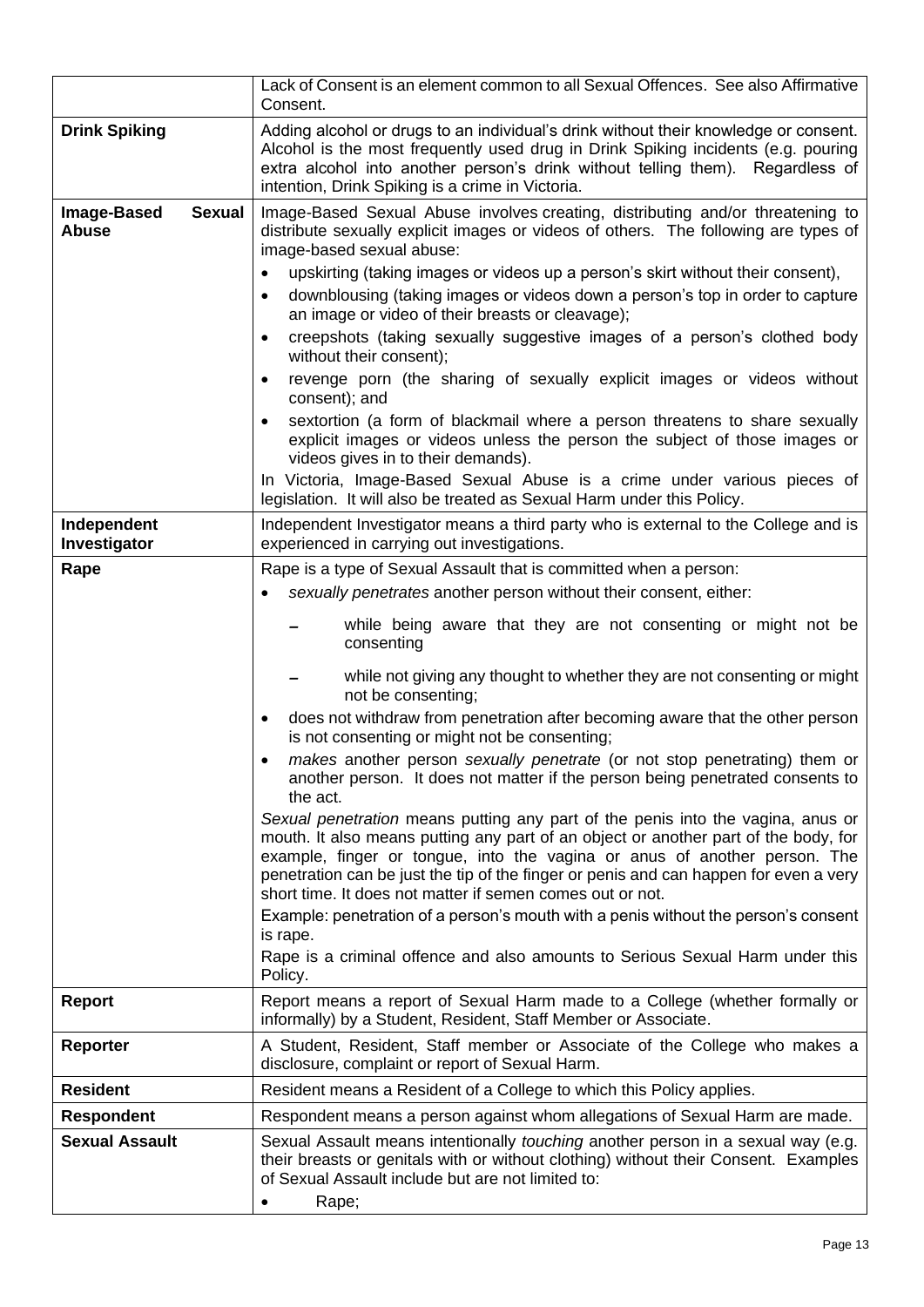|                            | Unwanted oral sex (e.g. use of the tongue or lips on the vagina, penis,<br>$\bullet$<br>scrotum or anus of another person, without their consent);                                                                                                                                                                                                                                   |
|----------------------------|--------------------------------------------------------------------------------------------------------------------------------------------------------------------------------------------------------------------------------------------------------------------------------------------------------------------------------------------------------------------------------------|
|                            | Unwanted kissing or touching.                                                                                                                                                                                                                                                                                                                                                        |
|                            | Sexual Assault is a criminal offence and also amounts to Serious Sexual Harm                                                                                                                                                                                                                                                                                                         |
|                            | under this Policy.                                                                                                                                                                                                                                                                                                                                                                   |
| <b>Sexual Harassment</b>   | Any unwelcome sexual advance, unwelcome request for sexual favours, or other<br>unwelcome conduct of a sexual nature, in circumstances in which a reasonable<br>person, having regard to all the circumstances, would have anticipated that a person<br>would be offended, humiliated or intimidated. Sexual harassment by Students,<br>Residents, Staff and Associates is unlawful. |
|                            | A person's intention or motive is not relevant when determining whether the alleged<br>behaviour constitutes sexual harassment.                                                                                                                                                                                                                                                      |
|                            | It is not necessary for the person who has been harassed to have told the harasser<br>that the behaviour was unwelcome for the behaviour to constitute sexual<br>harassment.                                                                                                                                                                                                         |
|                            | Examples of behaviour that could constitute sexual harassment include, but are not<br>limited to:                                                                                                                                                                                                                                                                                    |
|                            | comments about a person's private life or the way they look;                                                                                                                                                                                                                                                                                                                         |
|                            | sexually suggestive gestures or non-verbal behaviour, such as leering or<br>staring;                                                                                                                                                                                                                                                                                                 |
|                            | sexually suggestive comments or jokes;                                                                                                                                                                                                                                                                                                                                               |
|                            | Sexual Assault, Rape, Stalking or creating or distributing Sexually Explicit<br>٠<br>Videos or Images without consent;                                                                                                                                                                                                                                                               |
|                            | displaying pornographic or sexually explicit material (posters, screen savers,<br>$\bullet$<br>photos, calendars or objects);                                                                                                                                                                                                                                                        |
|                            | unwelcome physical contact, gestures or other non-verbal communication<br>٠<br>(including brushing up against someone, touching, fondling or hugging;                                                                                                                                                                                                                                |
|                            | sexually explicit emails, SMS messages, comments, jokes or conversations;<br>$\bullet$                                                                                                                                                                                                                                                                                               |
|                            | sexual insults or taunting;                                                                                                                                                                                                                                                                                                                                                          |
|                            | asking someone for sex;                                                                                                                                                                                                                                                                                                                                                              |
|                            | repeated requests to go out;                                                                                                                                                                                                                                                                                                                                                         |
|                            | making promises or threats in return for sexual favours;                                                                                                                                                                                                                                                                                                                             |
|                            | sexual orientation-based insults or taunts;                                                                                                                                                                                                                                                                                                                                          |
|                            | sexually explicit humour on posters;<br>$\bullet$                                                                                                                                                                                                                                                                                                                                    |
|                            | nudity;<br>$\bullet$                                                                                                                                                                                                                                                                                                                                                                 |
|                            | offensive posts on Facebook, College intranet, or other social networking<br>sites.                                                                                                                                                                                                                                                                                                  |
|                            | Sexual Harassment is unlawful and also amounts to Sexual Harm under this Policy.                                                                                                                                                                                                                                                                                                     |
| <b>Serious Sexual Harm</b> | Serious Sexual Harm is Sexual Harm that is also a Sexual Offence. Serious Sexual<br>Harm may result in immediate dismissal, removal or expulsion from a College.                                                                                                                                                                                                                     |
| <b>Sexual Harm</b>         | Sexual Harm encompasses a broad range of misconduct of a sexual nature and<br>includes but is not limited to:                                                                                                                                                                                                                                                                        |
|                            | Sexual Assault (which includes Rape, Unwanted Oral Sex and Stealthing);                                                                                                                                                                                                                                                                                                              |
|                            | Sexual Harassment;                                                                                                                                                                                                                                                                                                                                                                   |
|                            | Image-Based Sexual Abuse;                                                                                                                                                                                                                                                                                                                                                            |
|                            | Stalking;                                                                                                                                                                                                                                                                                                                                                                            |
|                            | Drink Spiking;                                                                                                                                                                                                                                                                                                                                                                       |
|                            | Any other criminal behaviour of a sexual nature;                                                                                                                                                                                                                                                                                                                                     |
|                            | Any other Conduct of a Sexual nature without consent.                                                                                                                                                                                                                                                                                                                                |
|                            | Some forms of Sexual Harm are criminal offences. All forms of Sexual Harm<br>constitute a breach of this Policy.                                                                                                                                                                                                                                                                     |
| <b>Sexual Offence</b>      | Sexual Offences are criminal acts that involve sexual intercourse or other acts of a<br>sexual nature and include:                                                                                                                                                                                                                                                                   |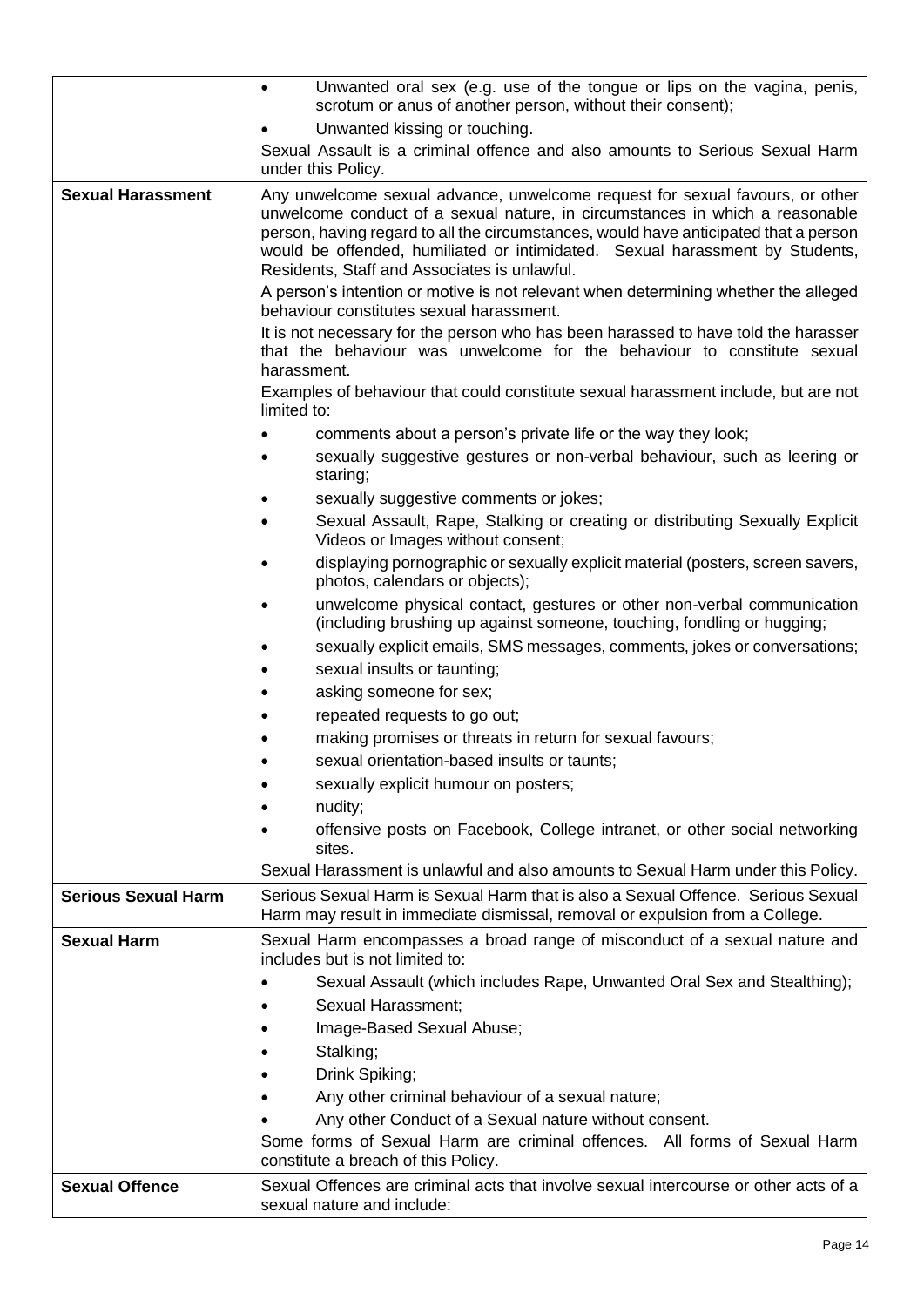|                                            | Rape;<br>$\bullet$                                                                                                                                                                                                                                                                                                                                                                                                                                                                                                                                                                                                                                                                                                                                                                                                                                  |
|--------------------------------------------|-----------------------------------------------------------------------------------------------------------------------------------------------------------------------------------------------------------------------------------------------------------------------------------------------------------------------------------------------------------------------------------------------------------------------------------------------------------------------------------------------------------------------------------------------------------------------------------------------------------------------------------------------------------------------------------------------------------------------------------------------------------------------------------------------------------------------------------------------------|
|                                            | Sexual Assault;                                                                                                                                                                                                                                                                                                                                                                                                                                                                                                                                                                                                                                                                                                                                                                                                                                     |
|                                            | Image-Based Sexual Abuse;                                                                                                                                                                                                                                                                                                                                                                                                                                                                                                                                                                                                                                                                                                                                                                                                                           |
|                                            | Stalking;                                                                                                                                                                                                                                                                                                                                                                                                                                                                                                                                                                                                                                                                                                                                                                                                                                           |
|                                            | Drink Spiking;                                                                                                                                                                                                                                                                                                                                                                                                                                                                                                                                                                                                                                                                                                                                                                                                                                      |
|                                            | Any other criminal conduct of a sexual nature.                                                                                                                                                                                                                                                                                                                                                                                                                                                                                                                                                                                                                                                                                                                                                                                                      |
|                                            | Lack of Consent is an element of all Sexual Offences. Sexual Offences will also be<br>treated as Serious Sexual Harm under this Policy and may be grounds for immediate<br>dismissal or expulsion from a College.                                                                                                                                                                                                                                                                                                                                                                                                                                                                                                                                                                                                                                   |
|                                            | Note: Sexual Harassment is unlawful but it is not a criminal offence.                                                                                                                                                                                                                                                                                                                                                                                                                                                                                                                                                                                                                                                                                                                                                                               |
| <b>Sexually Explicit Image</b><br>or Video | Videos, photos or images of a person engaged in a sexual activity, or in a manner<br>or context that is sexual (including photos depicting the person naked).                                                                                                                                                                                                                                                                                                                                                                                                                                                                                                                                                                                                                                                                                       |
| <b>Staff or Staff Member</b>               | An employee of the College.                                                                                                                                                                                                                                                                                                                                                                                                                                                                                                                                                                                                                                                                                                                                                                                                                         |
| <b>Stalking</b>                            | Engaging in a course of conduct with the intention of causing physical or mental<br>harm to the victim, including self-harm, or of arousing apprehension or fear in the<br>victim for his or her own safety or that of any other person. Stalking includes a broad<br>range of conduct, including technology-based behaviours. It includes but is not<br>limited to:<br>following the victim;<br>contacting the victim (by any means);<br>publishing information on the internet;<br>making threats;<br>keeping the victim under surveillance; and<br>entering or loitering near the person's residence or place of work.<br>Stalking is a criminal offence and, depending on the circumstances, may be treated<br>as Sexual Harm under this Policy and/or as bullying and harassment under the<br>Discrimination, Bullying & Victimisation Policy. |
| <b>Stealthing</b>                          | The practice of one person covertly removing a condom during a sexual act with<br>another person, when consent has only been provided by the other person to<br>condom-protected sex.                                                                                                                                                                                                                                                                                                                                                                                                                                                                                                                                                                                                                                                               |
|                                            | In Victoria, stealthing may amount to the offence of Rape or Sexual Assault<br>depending on the facts and circumstances of the particular case. Regardless, it will<br>be treated as Sexual Harm under this Policy.                                                                                                                                                                                                                                                                                                                                                                                                                                                                                                                                                                                                                                 |
| <b>Student</b>                             | A student of a College to which this Policy applies.                                                                                                                                                                                                                                                                                                                                                                                                                                                                                                                                                                                                                                                                                                                                                                                                |
| <b>University</b>                          | The University of Melbourne.                                                                                                                                                                                                                                                                                                                                                                                                                                                                                                                                                                                                                                                                                                                                                                                                                        |
| <b>Unwanted oral sex</b>                   | The insertion of the penis into the mouth of another person, or use of the tongue or<br>lips on the vagina, penis, scrotum or anus of another person, without their consent.<br>In Victoria, unwanted oral sex may amount to the offence of Rape or Sexual Assault<br>depending on the facts and circumstances of the particular case. Regardless, it will                                                                                                                                                                                                                                                                                                                                                                                                                                                                                          |
|                                            | be treated as Sexual Harm under this Policy.                                                                                                                                                                                                                                                                                                                                                                                                                                                                                                                                                                                                                                                                                                                                                                                                        |
| <b>Visitor</b>                             | A visitor to the Colleges' premises or officially run College event (not including<br>conference guests)                                                                                                                                                                                                                                                                                                                                                                                                                                                                                                                                                                                                                                                                                                                                            |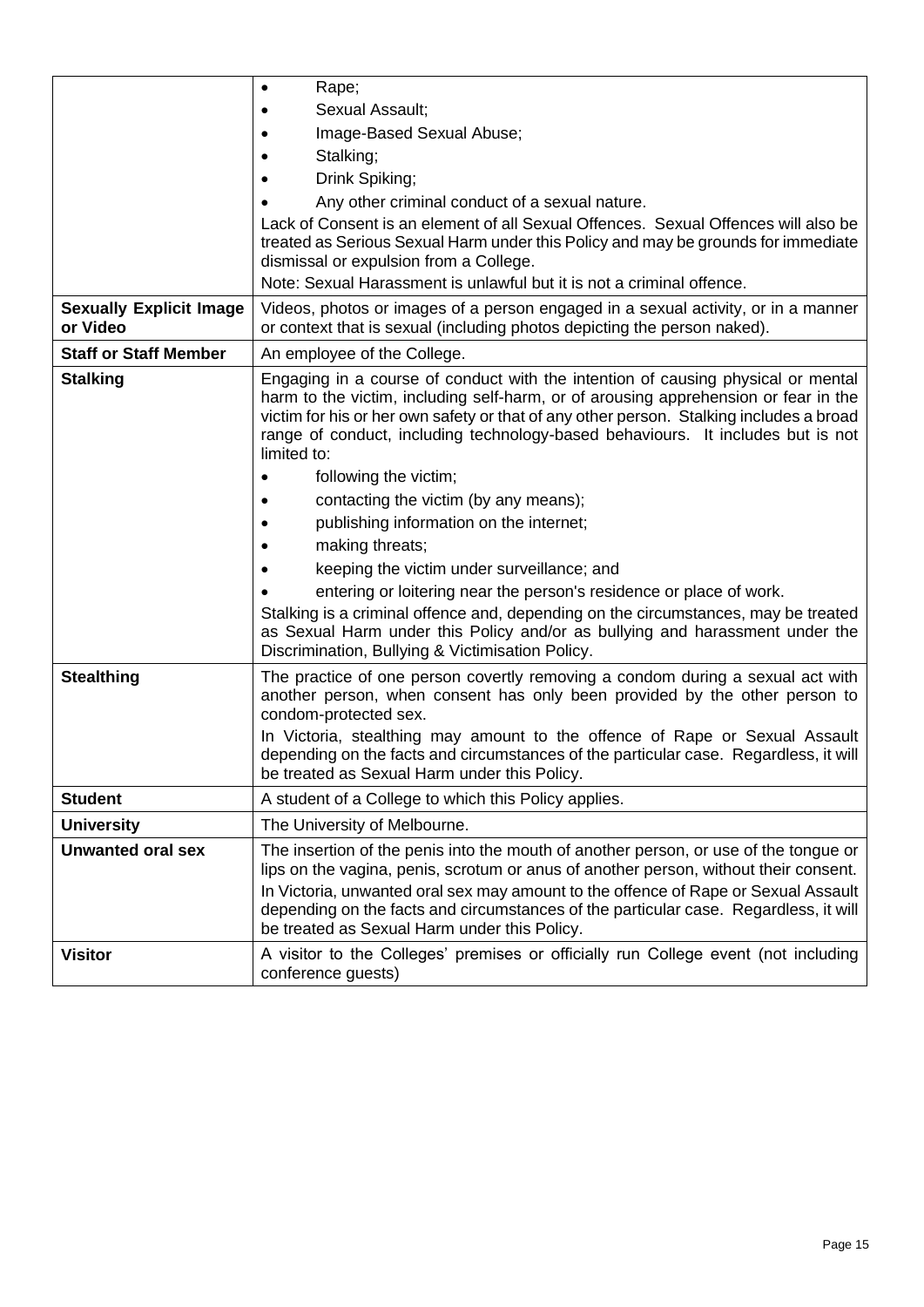### **APPENDIX B: STAFF ROLES AND RESPONSIBILITIES**

In addition to the expected behaviours in section [5,](#page-4-0) Staff Members of the College have the following roles and responsibilities.

#### **ALL STAFF**

All Staff have a responsibility to:

- monitor Residents, Students, Staff and associates / the working, living and social environment at the College to ensure that Expected Behaviours are maintained at all times;
- promote the Policy and Procedure within their work area and the College community;
- take prompt action if they observe or are informed about behaviour that may breach this Policy, by reiterating that any behaviour in breach of this Policy is unacceptable, may result in disciplinary action, and must immediately cease,
- notify the Safe Coordinator and/or Head of College of any concerns of non-compliance with this Policy and/or Procedure;
- support Students, Residents, Staff and Associates to report their concerns of Sexual Harm;
- refer persons with concerns about Sexual Harm to a Safe Coordinator, Safe Contact Person and/or External Adviser for support, information and advice (as appropriate), and inform the Safe Coordinator that they have done so;
- model appropriate behaviour and lead by example;
- ensure that relationships with Students, Staff, Residents and Associates are professional, trusting and respectful;
- by mindful at all times of the power imbalance that exists between Staff and Students / Residents;
- take all reasonable steps to avoid and resolve any possible, perceived or actual conflicts of interest in dealing with Students and Residents;
- pay proper regard to protecting the welfare and wellbeing of Students and Residents.

Staff and Associates must not:

- initiate, cultivate or encourage relationships with students or Residents that have the potential to compromise the welfare or wellbeing of the Student or Resident;
- engage in intimate relationship or sexual activity with a Student or Resident.

#### **HEAD OF COLLEGE**

The Head of College is responsible for:

- prioritising the agency of the person who experienced Sexual Harm by involving them in decisions about the College's response to their Report;
- balancing the needs and wishes of the person who experienced Sexual Harm against the obligation to provide a safe environment for all Students, Residents, Staff and Associates;
- ensuring that Staff are appropriately trained and know how to respond to reports of Sexual Harm;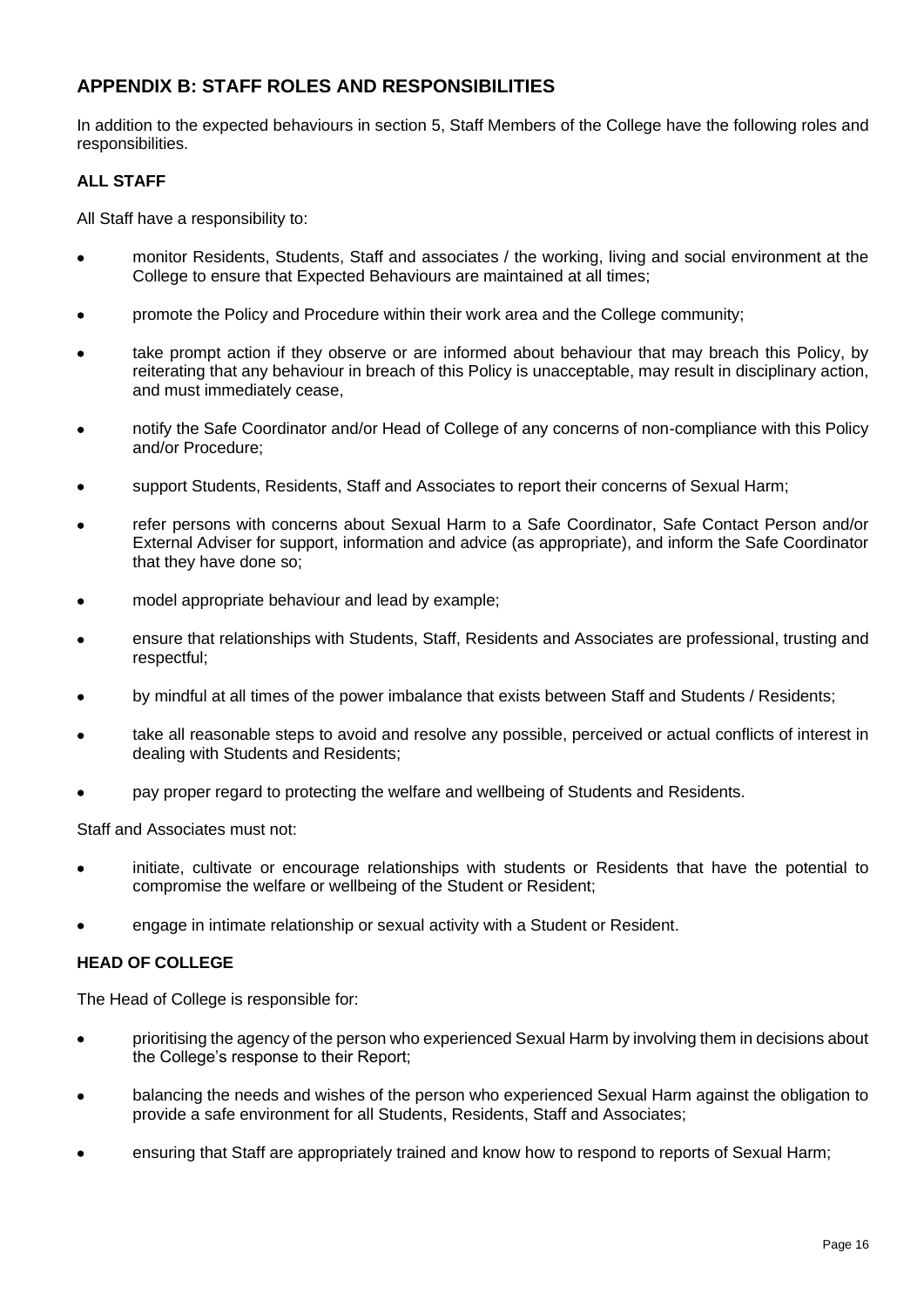- nominating representatives to relevant committees (i.e. the wider Deans and Deputy Respect and Culture Sub-Committee) to develop an action plan to better protect Students, Residents, Staff and Associates from the behaviour prohibited by this Policy;
- where possible and appropriate, implementing and maintaining an anonymous reporting framework so that de-identified data on Sexual Harm can be recorded and reported.

#### **SAFE COORDINATORS**

Safe Coordinators are experienced Staff Members appointed by the College to support the College's response to Prohibited Conduct and Sexual Harm. Safe Coordinators are responsible for:

- prioritising the agency of the person who experienced Sexual Harm by involving them in decisions about the College's response to their report;
- balancing the needs and wishes of the person who experienced Sexual Harm against the obligation to provide a safe environment for all Students, Residents, Staff and Associates;
- managing the report and investigation process;
- ensuring that the College provides ongoing support and guidance to Reporters and Respondents;
- ensuring the appropriate and timely appointment of Safe Contact Persons and External Advisers;
- providing training for their College community, Safe Contact Persons on preventing and responding to Sexual Harm; and
- advising their College on policies, programs, initiatives and strategies recommended to enhance legislative compliance and promote student and Staff access, equity and diversity.

#### **SAFE CONTACT PERSONS**

The College recruits, trains, and supports experienced Staff Members (both academic and administrative) to become Safe Contact Persons, and if required, suitable tutors to the role of Safe Contact Persons.

Safe Contact Persons are responsible for:

- providing information and advice to Students, Residents, Staff and Associates in relation to Sexual Harm and Prohibited Conduct their options for making complaints and reports;
- ensuring that support is provided to Reporters of Sexual Harm, as well as Respondents to allegations of Sexual Harm;
- being involved in the complaint handling process as directed by the Safe Coordinator.

#### **EXTERNAL CONSULTANT**

The External Consultant, appointed by the College Head, assists the College to implement the Policy and Procedure by:

- preparing educational materials, organising and conducting training programs;
- assisting the Safe Coordinators, Safe Contact Persons, External Advisers and Mediators and College Heads as required in the handling reports of Sexual Harm; and
- making recommendations on policies, programs initiatives and strategies to enhance legislative compliance and promote student and Staff access, equity and diversity.

#### **EXTERNAL ADVISORS**

External Advisors may be invited by a College to: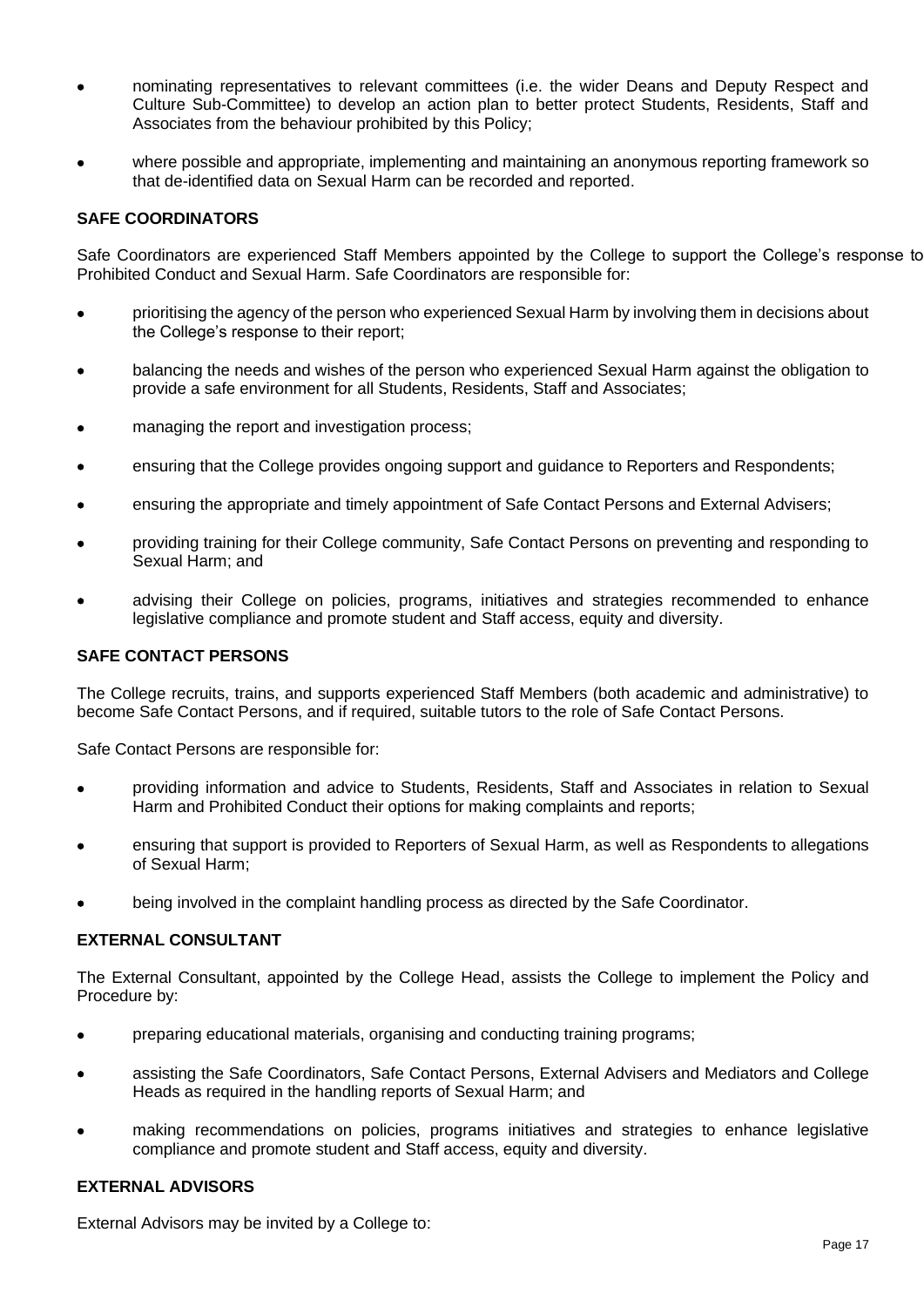- provide advice to Students, Residents, Staff and Associates in relation to Prohibited Conduct and Sexual Harm;
- providing support to Reporters of Prohibited Conduct and Sexual Harm, and Respondents to allegations of such conduct;
- be involved in the complaint handling process as directed by the Safe Coordinator.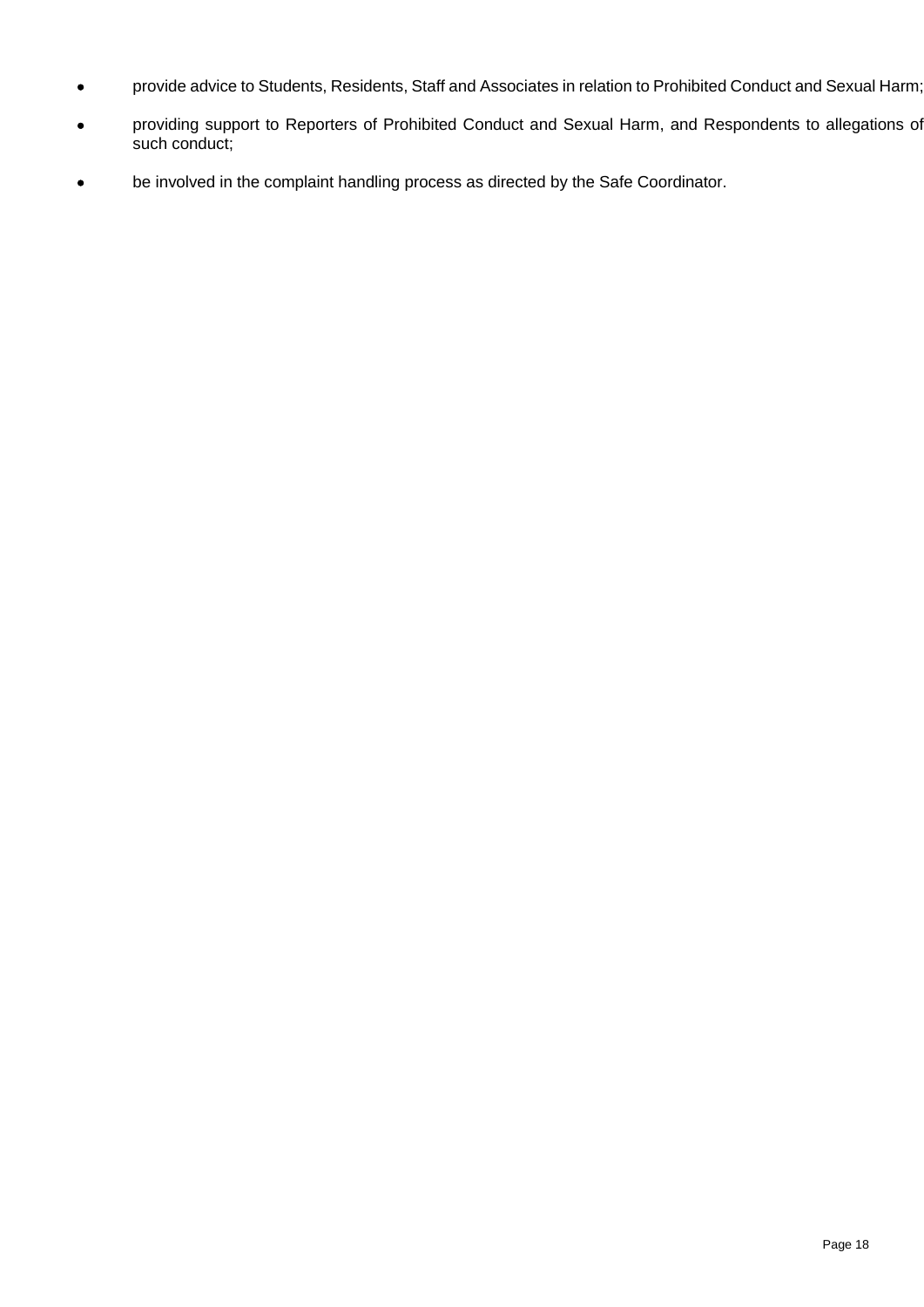### **APPENDIX C: COLLEGE CONTACTS**

## **SAFE**

**S**exual Harm Prevention **A**dvice and Advocacy **F**air Treatment **E**quality and Equity

#### **SAFE COORDINATOR**

• Kristen Doran-Stawiarski, [kdoran-stawiarski@ormond.unimelb.edu.au](mailto:kdoran-stawiarski@ormond.unimelb.edu.au)

#### **INTERNAL SAFE CONTACT PERSONS**

- Francesca Aleandri, [faleandri@ormond.unimelb.edu.au](mailto:faleandri@ormond.unimelb.edu.au)
- Meghan Hatherell, [mhatherell@ormond.unimelb.edu.au](mailto:mhatherell@ormond.unimelb.edu.au)
- Emma Hoskins , [ehoskins@ormond.unimelb.edu.au](mailto:ehoskins@ormond.unimelb.edu.au)
- James Kelly, [jkelly@ormond.unimelb.edu.au](mailto:jkelly@ormond.unimelb.edu.au)
- Krista Maglen, [kmaglen@ormond.unimelb.edu.au](mailto:kmaglen@ormond.unimelb.edu.au)
- Hamish Taylor, [htaylor@ormond.unimelb.edu.au](mailto:htaylor@ormond.unimelb.edu.au)
- Casey White, [cwhite@ormond.unimelb.edu.au](mailto:cwhite@ormond.unimelb.edu.au)

#### **HEAD OF COLLEGE**

• Lara McKay, [master@ormond.unimelb.edu.au](mailto:master@ormond.unimelb.edu.au)

#### **EXTERNAL CONSULTANT TO THE COLLEGE**

• Skye Rose, Practice Leader, Moores: [srose@moores.com.au,](mailto:srose@moores.com.au) (03) 9843 0418 or 0410 599 989.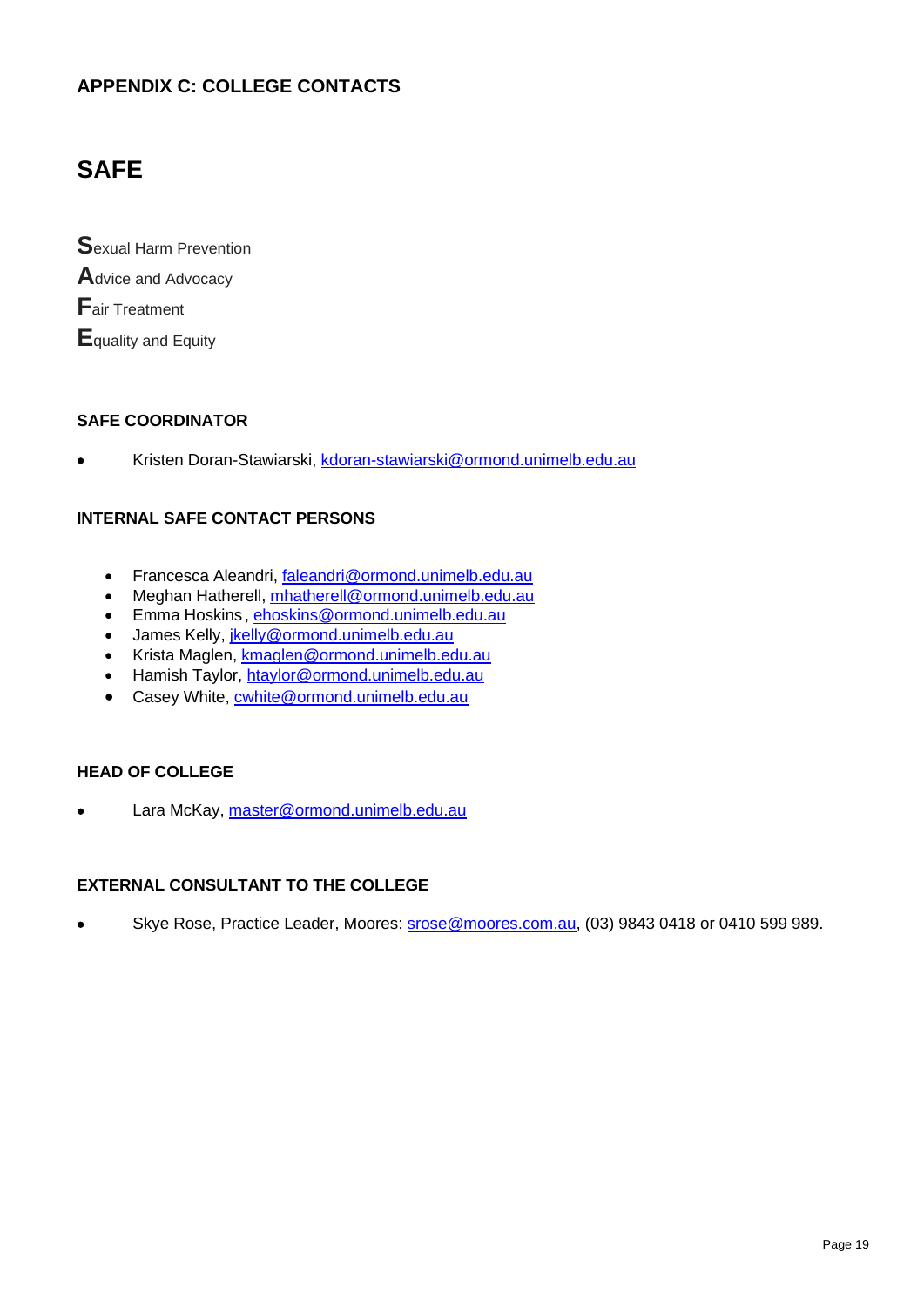

# ORMOND COLLEGE

THE UNIVERSITY OF MELBOURNE

Sexual Harm Procedure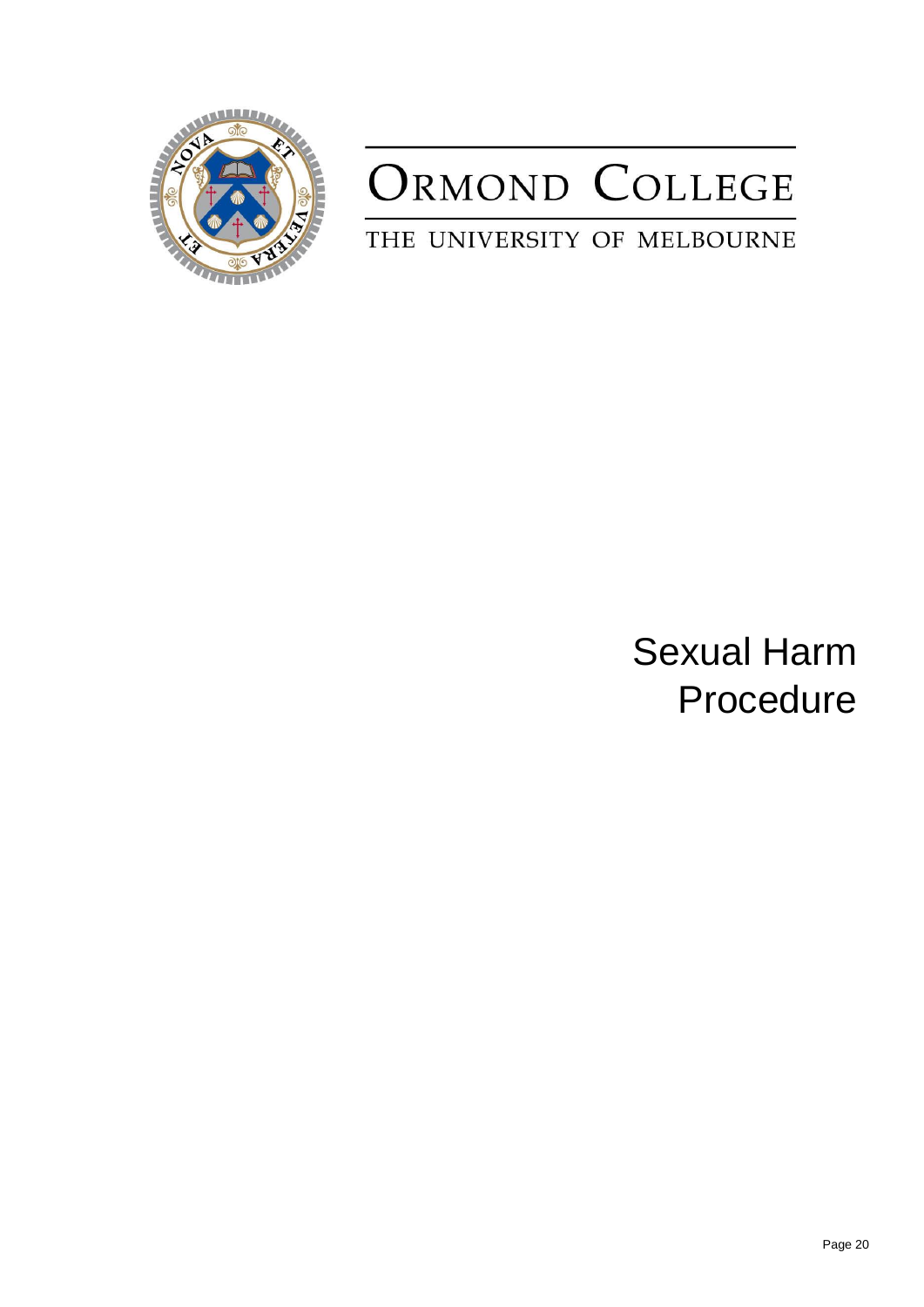## **TABLE OF CONTENTS**

| $\mathbf 1$ . |      |                                                       |  |  |
|---------------|------|-------------------------------------------------------|--|--|
| 2.            |      |                                                       |  |  |
| 3.            |      |                                                       |  |  |
| 4.            |      |                                                       |  |  |
| 5.            |      |                                                       |  |  |
|               | 5.1  |                                                       |  |  |
|               | 5.2  | <b>REPORTS ABOUT THE SAFE COORDINATOR OR HEAD OF </b> |  |  |
|               | 5.3  |                                                       |  |  |
|               | 5.4  | <b>IMMEDIATE STEPS TO SUPPORT THE PARTIES  25</b>     |  |  |
|               | 5.5  | <b>CONSIDERATIONS WHEN RESPONDING TO REPORTS OF </b>  |  |  |
|               | 5.6  |                                                       |  |  |
|               | 5.7  | ADDRESSING CONCERNS WITH THE RESPONDENT 26            |  |  |
|               | 5.8  |                                                       |  |  |
|               | 5.9  |                                                       |  |  |
|               | 5.10 | <b>CONCILIATIONS  ERROR! BOOKMARK NOT DEFINED.</b>    |  |  |
|               | 5.11 |                                                       |  |  |
| 6.            |      |                                                       |  |  |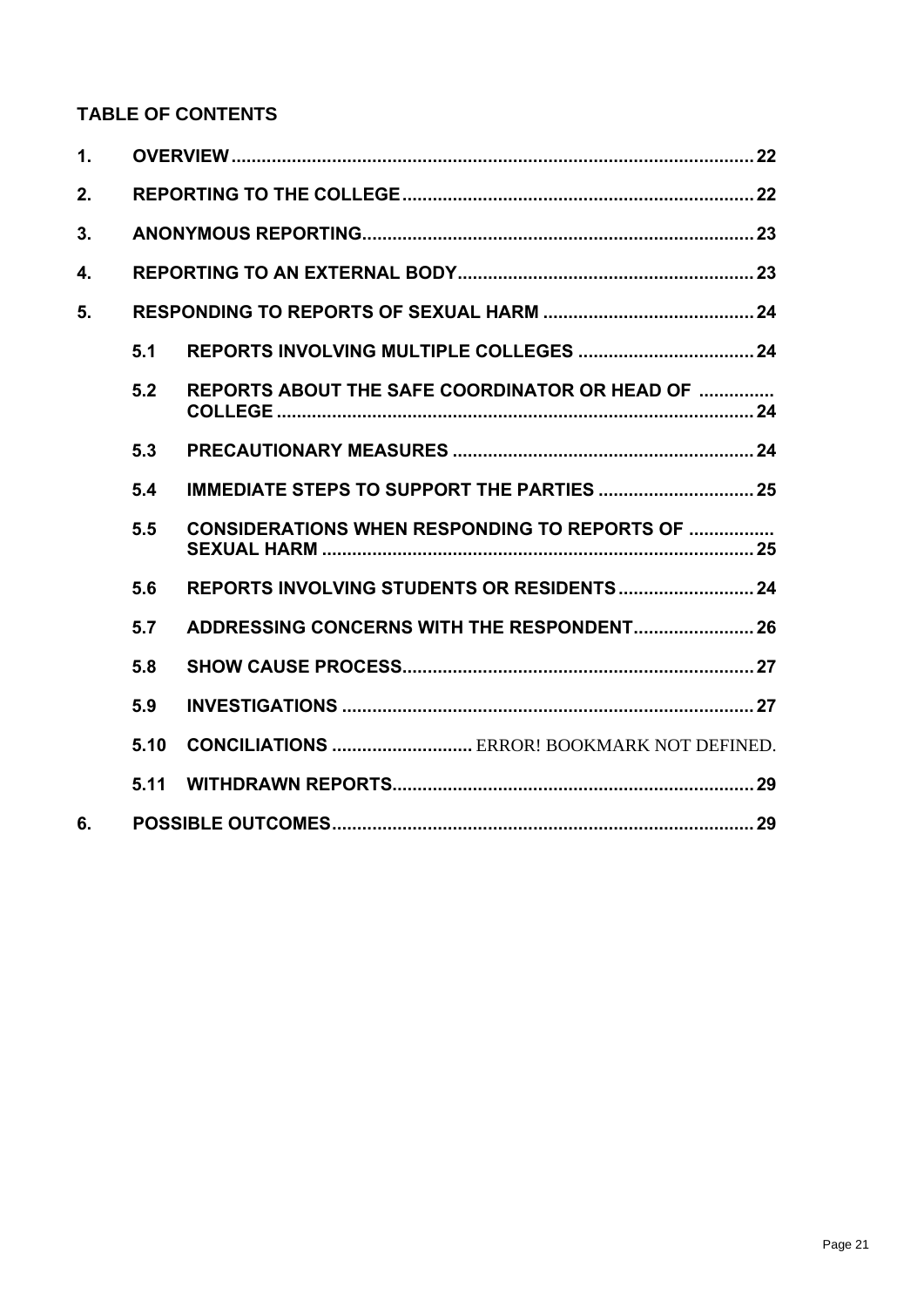#### <span id="page-21-0"></span>**1. OVERVIEW**

This Procedure sets out the way that Students, Residents, Staff and Associates can make a Report about Sexual Harm to the College, and how the College will respond.

The Procedure must be read in line with the Sexual Harm Policy (**Policy**).

Throughout this Procedure, the term 'Sexual Harm' refers to all unwelcome conduct of a sexual nature and includes Sexual Harassment, Sexual Assault, Stealthing, Image-Based Sexual Abuse, Stalking, and Drink Spiking.

Definitions and other key terms in this Procedure are set out in **Appendix A** of the Policy. All defined terms in the Sexual Harm Policy and Procedure use title case.

Reports of Sexual Harm can be made to the College or an external body. Reporters may make a report or complaint through whichever channel they choose.

The College aims to respond to Reports and resolve concerns as quickly as possible.

The College recognises that the conduct of a Student, Resident, Staff Member or Associate may be regarded on a scale from minor to extremely serious. For that reason, the processes to be applied in determining whether a breach has occurred, and the consequences of a breach, are matters for the discretion of the College.

The Safe Coordinator will take steps to ensure that ongoing support is provided to the person who experienced the Sexual Harm (and any other affected parties), and that they are regularly consulted and informed about the College's response.

#### <span id="page-21-1"></span>**2. REPORTING TO THE COLLEGE**

Students, Residents, Staff and Associates are encouraged to notify the College of actual or suspected Sexual Harm as soon as possible so that the College can:

- provide support and pastoral care; and
- take steps to prevent immediate or ongoing risks to the health, safety or wellbeing of any person at the College.

Before making a Report of Sexual Harm, a person may wish to seek guidance from a Safe Contact Person, who can provide them with general information about their options and the supports available, or a Safe Coordinator.

Reports of Sexual Harm may be made verbally or in writing to a Safe Coordinator, who has received training to respond to Sexual Harm.

If the Reporter does not feel comfortable speaking with the Safe Coordinator for any reason, they may raise their concern with the Head of College [or in the case of Staff, with Human Resources]. If the concern relates to the Head of College, the Report should be made to the Chair of the College Council.

There is no time limit for a person to report Sexual Harm to the College under the Policy or Procedure. However, the College's ability to effectively respond to and prevent Sexual Harm may diminish over time.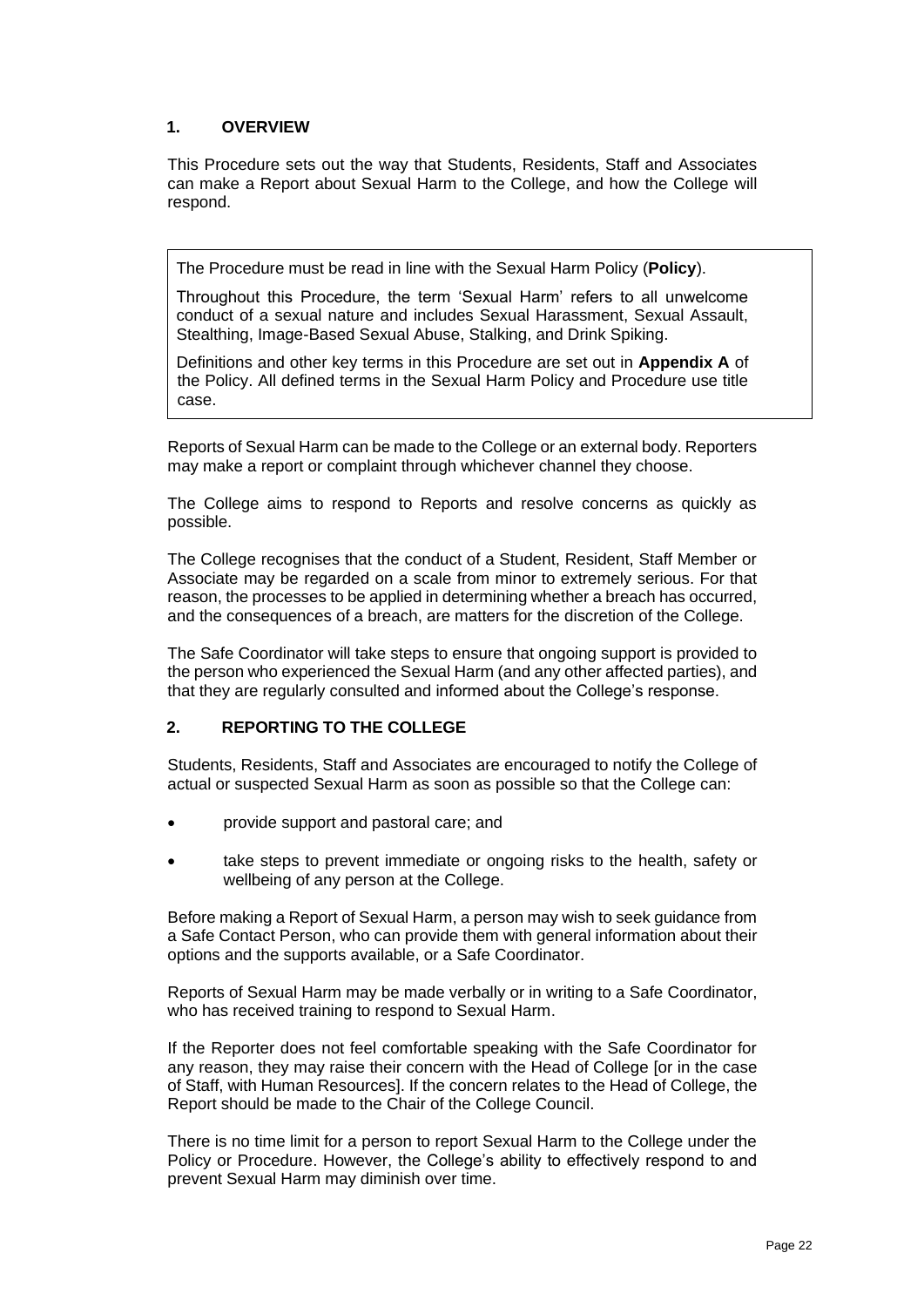#### <span id="page-22-0"></span>**3. ANONYMOUS REPORTING**

The College has implemented an anonymous reporting framework to enable Students, Residents, Staff and Associates to make an anonymous report of Sexual Harm covered by this Policy.

The College collates and analyses data on anonymous reports to monitor the prevalence of Sexual Harm in connection with the College.

Because reports are anonymous, the College will rarely be able to take action in relation to an anonymous report. If a person would like action to be taken in relation to an incident of Sexual Harm, they are encouraged to report the incident to the College, the University, or an External Body.

#### <span id="page-22-1"></span>**4. REPORTING TO AN EXTERNAL BODY**

Students, Residents, Staff and Associates may seek independent guidance from and/or make a Report or complaint about Sexual Harm with an external body at any time.

Reports of Sexual Harm may be made by any person to:

- Victoria Police: Melbourne North Police Station (open 24 hours), 36 Wreckyn Street, North Melbourne. Phone: (03) 8379 0800.
- Victoria Police Sexual Offences and Child Abuse Investigation Team: Phone (03) 8690 4056.

Students, Residents, Staff and Associates can also make claims of sexual harassment in areas such as employment, accommodation, goods and services or sport to the:

- Victorian Equal Opportunity and Human Rights Commission: [http://www.humanrightscommission.vic.gov.au/.](http://www.humanrightscommission.vic.gov.au/) Phone: 1300 292 153.
- Australian Human Rights Commission: [https://www.humanrights.gov.au/.](https://www.humanrights.gov.au/) Phone: (02) 9284 9600.

Employees and Contractors of the College can also make a complaint or report a concern to:

- Fair Work Commission, [https://www.fwc.gov.au/.](https://www.fwc.gov.au/) Phone: 1300 799 675.
- WorkSafe Victoria: [http://www.worksafe.vic.gov.au/.](http://www.worksafe.vic.gov.au/) Phone: (03) 9641 1444 or 1800 136 089.

Students and Staff Members of the University may lodge a complaint under the University's policies and procedures if their concern relates to another student or staff member of the University.

If a Student, Resident, Associate or Staff Member makes a complaint or report to an external body, it may be appropriate for the College to suspend this Procedure while that process is ongoing (e.g. if the matter involves criminal allegations, the College should seek approval from Victoria Police before proceeding with its response to the Report). However, the College may still take steps to address and prevent Sexual Harm.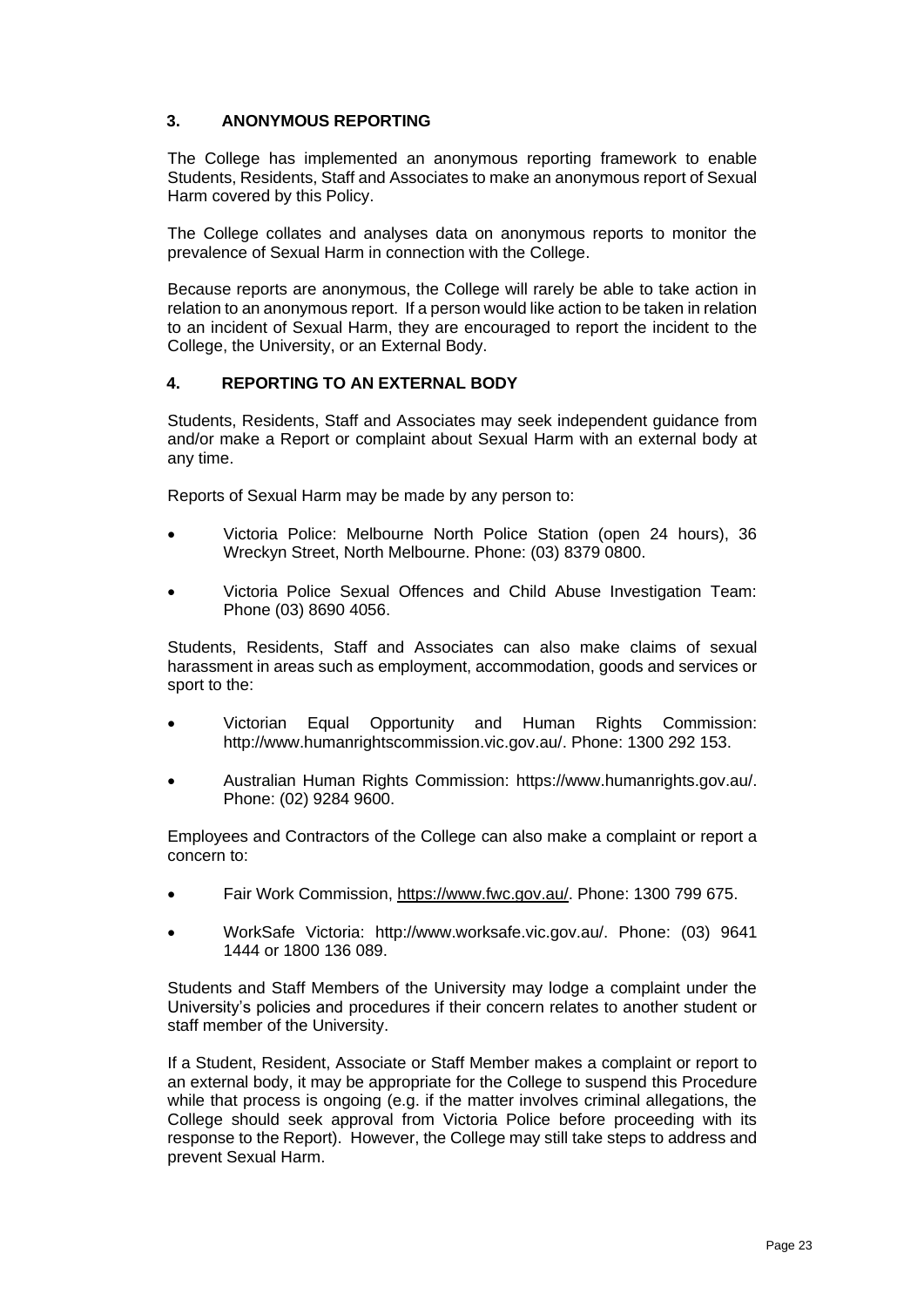If a person needs guidance on the most appropriate entity to contact about their concerns, they should speak to a Safe Coordinator or Safe Contact Person. Where a Safe Coordinator is unable to assist, the External Advisors in **Appendix C** may be able to provide that assistance.

#### <span id="page-23-1"></span><span id="page-23-0"></span>**5. RESPONDING TO REPORTS OF SEXUAL HARM**

#### **5.1 REPORTS INVOLVING MULTIPLE COLLEGES**

Where a report involves a Student, Resident, Staff or Associate from more than one College, the Safe Coordinator and/or Head of each College will confer to determine the best process to respond to the Report. Generally, the College with the greatest degree of connection to the allegations will take responsibility for managing the Report.

In some circumstances, it may be necessary to seek advice about the handling of the complaint from the External Consultant.

#### <span id="page-23-2"></span>**5.2 REPORTS ABOUT THE SAFE COORDINATOR OR HEAD OF COLLEGE**

Where a Report concerns the Safe Coordinator, the Head of College will act as the Safe Coordinator for the purpose of the Policy and Procedure and assume the role and responsibilities of the Safe Coordinator.

Where the Report concerns the Head of College, the Chair of the College Council (or other nominated Council Member) will act as Safe Coordinator and Head of College for the purpose of the Policy and Procedure and assume their roles and responsibilities.

The Safe Coordinator will not deal with reports about their own behaviour or the Head of College.

#### <span id="page-23-3"></span>**5.3 REPORTS INVOLVING STUDENTS OR RESIDENTS**

Where a Report of Sexual Harm involves a Student or Resident, the College should consider whether the alleged conduct breaches the College's values, Code of Conduct and Terms of Residence.

Nothing in the Policy or Procedure prevents a College from responding to Reports of Sexual Harm as a breach of the College's values, Code of Conduct or Terms of Residence without following an investigation or show cause process.

#### **5.4 PRECAUTIONARY MEASURES**

The College may put in place temporary or permanent precautionary measures in response to an alleged or anticipated incident of Sexual Harm to protect the health, wellbeing and safety of all Residents, Students, Staff and Associates.

The Safe Coordinator will consult with the Head of College or their delegate about precautionary measures. Precautionary measures may include (but are not limited to):

- restricting the Respondent's access to the Colleges' premises or property;
- suspending a person from the College or from specified activities or events;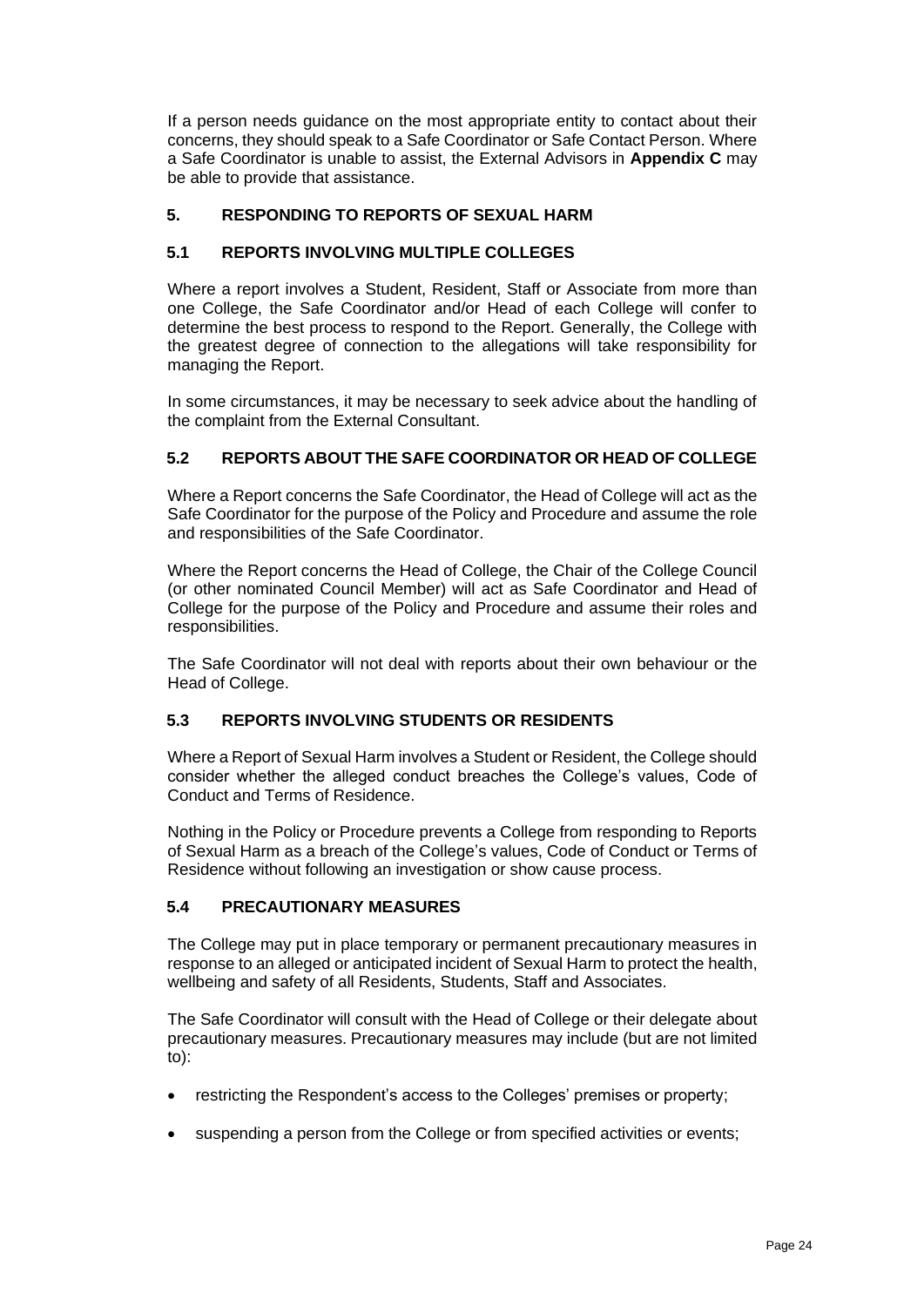• relocating the Respondent (or the person who experienced the Sexual Harm, on their request) to minimise interactions between the Respondent and the person who experienced Sexual Harm.

Precautionary measures are not a penalty or sanction.

In the case of Serious Sexual Harm or where there is a serious, immediate or ongoing risk to the health, safety or wellbeing of any person in the College community, it may be appropriate for the College to terminate the residence of the Respondent. The College should consider the terms of any employment or residential agreement and seek advice from the External Consultant before terminating the employment or residence of a Staff Member.

#### <span id="page-24-0"></span>**5.5 IMMEDIATE STEPS TO SUPPORT THE PARTIES**

The College will respond to a Report of Sexual Harm by taking immediate steps to support and protect relevant parties, with a focus on the person who has experienced the Sexual Harm. This may include:

- providing referrals to medical or support services, or access to internal or external counselling services;
- changes to work / study timetable and residential arrangements at the College;
- changes to supervision, reporting or tuition arrangements;
- providing additional or alternative academic support, including support with applying for special consideration;
- granting leave to attend support services;
- assistance to overcome any cultural or linguistic barriers that may exist; and
- providing assistance to a person who has experienced Sexual Harm make a police report, or apply for a Personal Safety Intervention Order to prevent the Respondent's contact with the them.

#### <span id="page-24-1"></span>**5.6 CONSIDERATIONS WHEN RESPONDING TO REPORTS OF SEXUAL HARM**

The College will take all reasonable steps to support the Reporter, recognising that the first disclosure may be the most important and how it is received may influence whether they take the concern any further.

Wherever possible, the Safe Coordinator or Head of College will provide written acknowledgement of the Report of Sexual Harm within two (2) business days of receiving it, and will offer support and explain the process.

In considering how to respond to a Report made to the College, the College will consider:

• the needs and wishes of the person who has experienced the Sexual Harm;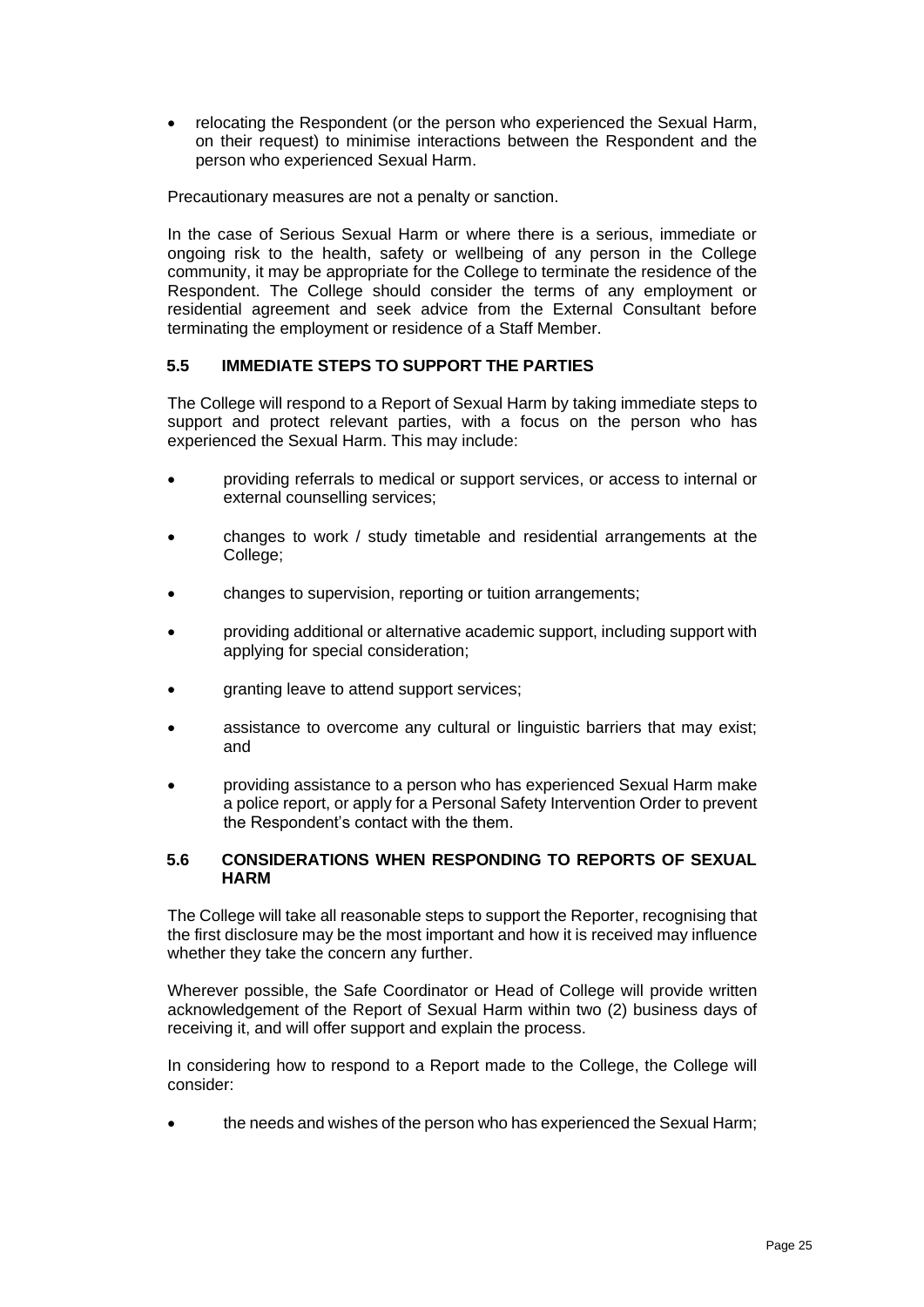- the College's obligations and duties, including in relation to occupational health and safety, its duty of care, and to Staff under the *Fair Work Act 2009* (Cth);
- whether there is a risk to the health or safety of the person who experienced the Sexual Harm, or any other person;
- whether the Report relates to a person under the age of 18;
- what investigative or other actions, if any, are available to the College;
- whether two or more people name the same Respondent in separate Reports or the College is concerned the Report may suggest a pattern of behaviour by the Respondent;
- whether it is required to communicate the nature of the Report to other authorities;
- any relevant processes or sanctions that are available to the College under the terms of any contract between the Respondent and the College; and
- procedural fairness to the Respondent.

None of these factors are determinative.

If the College makes a report to the police because it considers that there is a serious or ongoing risk to the health, safety or wellbeing of any person, the College will take reasonable steps to consult with the Reporter to ensure that they know when and why the police will be notified, and take all reasonable steps to support the Reporter through that process.

#### <span id="page-25-0"></span>**5.7 ADDRESSING CONCERNS WITH THE RESPONDENT**

Having regard to the factors in section [5.6](#page-24-1) above, it may be appropriate for the College to advise the Respondent of the concerns raised about their conduct.

This process may be appropriate where:

- the Reports of Sexual Harm are of a general nature;
- the Reporter / person who experienced the Sexual Harm does not wish to participate in any processes proposed by the College to address the behaviour in a timely manner.

Where the College considers that it is appropriate to discuss the concerns of Sexual Harm directly with the Respondent, it will:

- take reasonable steps to notify the Reporter of their proposal to do so, and the likely timing of that communication; and
- de-identify concerns that will be communicated to the Respondent (where consent has not been provided to reveal the identity of the Reporter / person who experienced the Sexual Harm);
- remind the Respondent of their obligations not to engage in Sexual Harm and / or breach the Policy, and the consequences of doing so in future;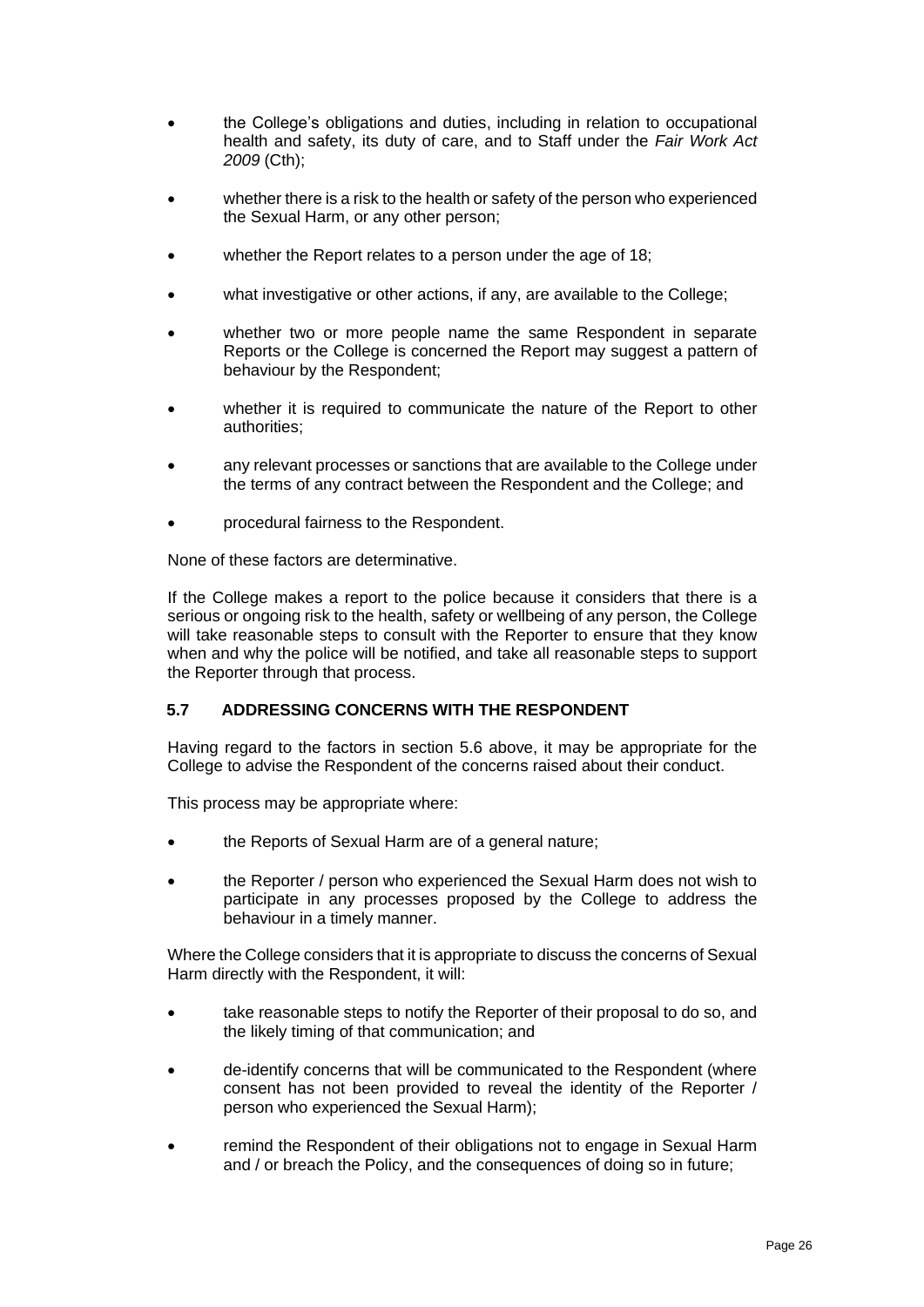- encourage the Respondent to reflect on their behaviour;
- consider whether to engage in other restorative processes, provided that the College has consulted with the Reporter and is satisfied that they will not cause further harm to the Reporter.

#### <span id="page-26-0"></span>**5.8 SHOW CAUSE PROCESS**

Without limiting the options available to respond to concerns of Sexual Harm, the College may put allegations of Sexual Harm to a Respondent as part of a "show cause" or disciplinary process. As part of that process, the College should provide the Respondent with details of the allegations, and invite the Respondent to respond to the concerns and explain why the College should not take disciplinary action against them. Where the Reporter has not consented to their identity being revealed, the College should de-identify the allegations to the greatest extent possible.

The College will then consider whether it should take any action against the Respondent (see sections [6](#page-5-0) and [7](#page-5-1) of the Policy, and section [6](#page-28-1) of the Procedure).

#### <span id="page-26-1"></span>**5.9 INVESTIGATIONS**

The College has the discretion to conduct an investigation to a Report of Sexual Harm. An investigation involves collecting information about the allegations and assessing whether the alleged conduct occurred on the balance of probabilities.

A person can request that the College investigate Sexual Harm verbally or in writing to the Safe Coordinator or Head of College. The request should include details of the incident(s) and any supporting information.

The person who has experienced the Sexual Harm will generally influence the process that will be followed. In some circumstances, the seriousness of the allegations may mean that it is necessary for the College to investigate the allegations (e.g. to prevent serious risks to health, safety or wellbeing), irrespective of the wishes of the person who experienced the harm. For this reason, the College may initiate or progress an investigation without the involvement of the person who experienced Sexual Harm. This may involve de-identifying details of the Reporter where it is possible to do so.

If the Safe Coordinator or Head of College considers that an investigation is appropriate, they may conduct an investigation internally or appoint an independent investigator, at their discretion. External investigations will require approval of the Head of College or their delegate.

The investigation will be conducted in a manner that the Safe Coordinator and/or Head of College (or their delegate) considers appropriate. Further to section [5.3,](#page-23-3) if a College considers it appropriate for the safe and efficient conduct of an investigation, it may:

- direct a person not to carry out their duties or attend certain areas (including College events); and/or
- provide alternative duties, tasks or accommodation to a Respondent (or to the person who experienced the Sexual Harm on the their request).

On completion of an investigation, the College will notify the Reporter and Respondent of the outcome in writing (which will generally involve confirming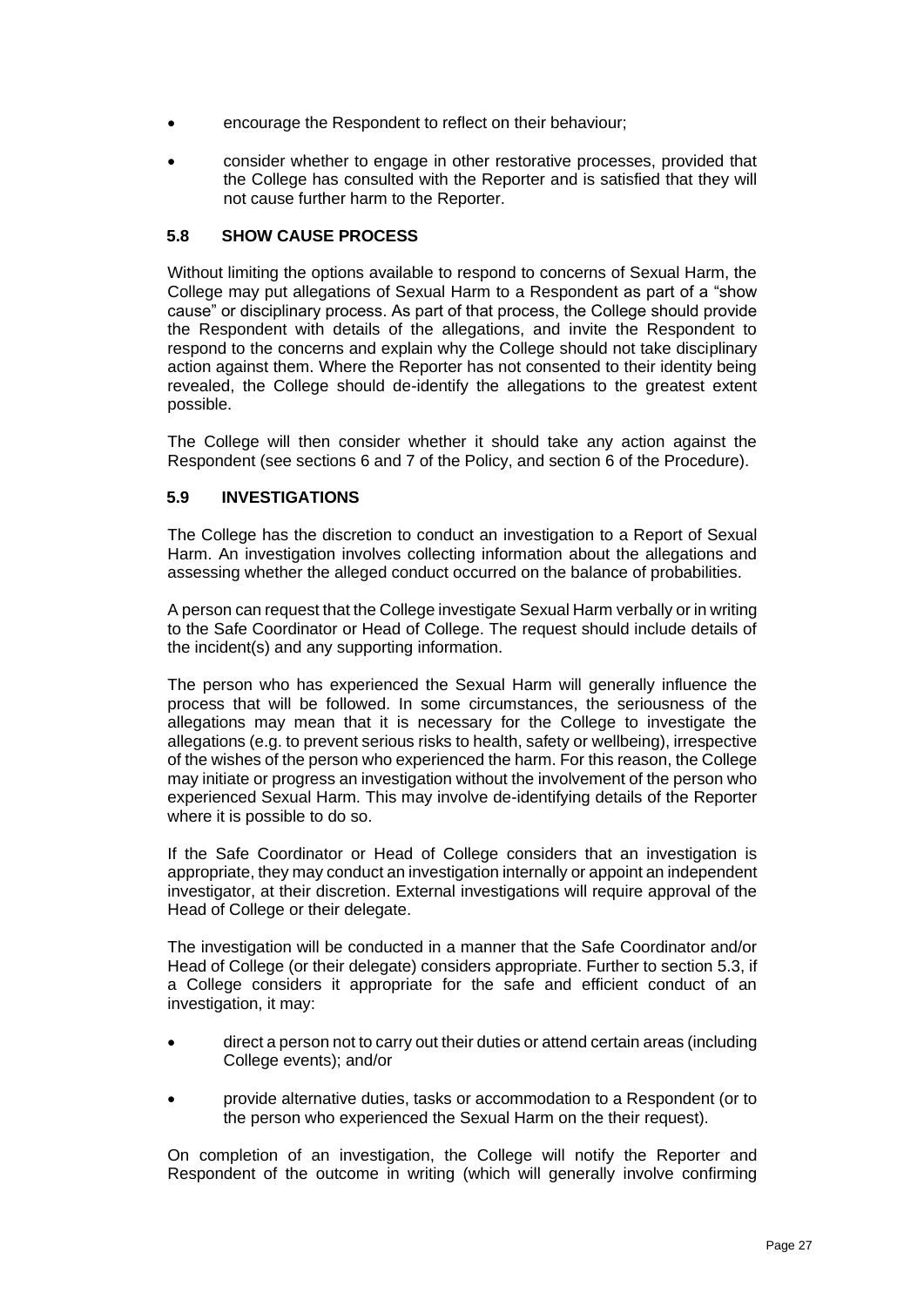whether the allegations were proven). The College will not provide any party with access to or a copy of any investigation report.

The College will then consider whether it should take any action against the Respondent (see sections [6](#page-5-0) and [7](#page-5-1) of the Policy, and section [6](#page-28-1) of the Procedure).

#### **5.10 MEDIATIONS**

In very rare circumstances, it may be appropriate for the College to respond to Sexual Harm by facilitating a mediation. A mediation is a process where a neutral third party attempts to assist the parties to resolve a dispute or concern by mutual agreement.

Mediation is conducted without prejudice to any other actions relating to or that might arise from the allegation or Report.

Because of the serious nature of Sexual Harm, a mediation will only occur if:

- the person who experienced the Sexual Harm is willing to be identified to the Respondent;
- the person who experienced the Sexual Harm requests the mediation; and
- all parties agree to the mediation voluntarily.

If the Safe Coordinator [or Head of College] considers that a mediation is appropriate, they will appoint an appropriately qualified person to conduct the mediation, which may include an External Advisor. The role of the mediator is to assist the parties to reach a mutually agreed resolution.

The Respondent will be provided with details of the concerns or allegations, but will not be provided with any Report. All parties will and be provided with the opportunity to seek support from a Safe Contact Person.

The mediator will invite the person who experienced the Prohibited Conduct and the Respondent to meet with the mediator either together or separately or both. The mediator will only arrange a joint meeting if the person who experienced the Sexual Harm is comfortable with this.

The role of the mediator is to assist the parties to reach a mutually agreed resolution. It is not the role of the mediator to make a formal finding. The mediator will advise the Safe Coordinator of the outcome of the mediation.

The parties may both have a support person attend the mediation, but may not have a legal representative or advocate.

If the mediation does not proceed or is unsuccessful, Safe Coordinator:

- will ensure that the parties are offered support;
- will consider alternatives to respond to the Report;
- may refer the parties to their respective Safe Contact Persons to discuss further options.